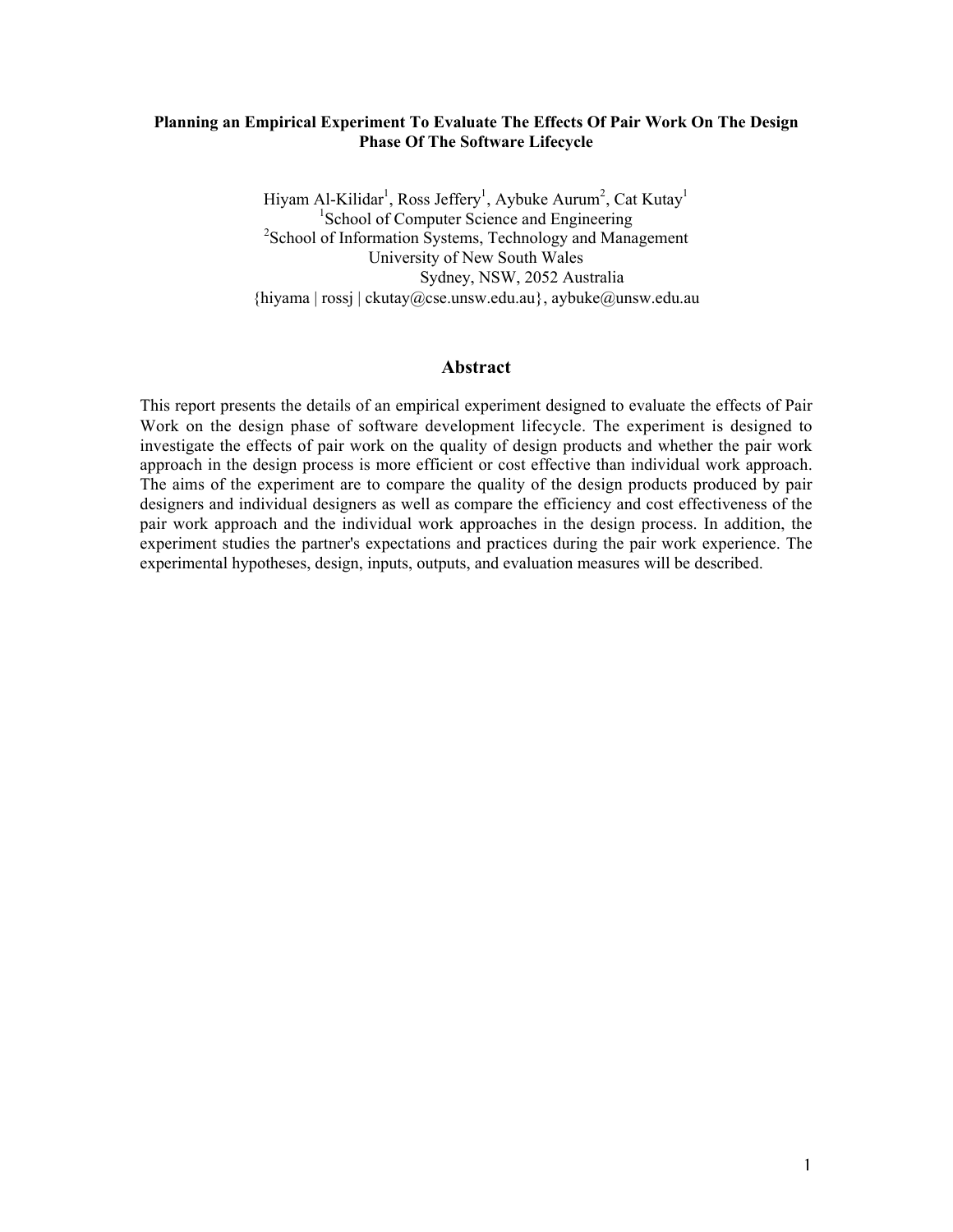#### **Introduction**

The design and development process in software lifecycle involves the explanation of how design products meet the requirements. Software design products represent different views of a software system under development such as architectural, logical, structural etc. Those views are used as communication tools between stakeholders to understand, communicate, manage and maintain software systems. High level design representations provide a common conception of a system structure and include abstractions of its components and the relationships between them. It also allows for the manifestation of early decisions about prioritizing concerns of the system qualities. Lower levels (detailed) design representations illustrate the program specifications that are later passed to coding and implementation phases including details of the internal specifications and behaviours of the system components and modules, data definitions, inter-component and/or module interface documentation etc. The larger the system the more crucial are the design phase products for the analysis, communication, management and maintenance purposes.[1, 2]

The products of the design process form the plans for the coding phase performed by programmers [3]. To the best of our knowledge, there are no studies to evaluate the effects of pair work approach on the process and products of the design phase of the software development lifecycle. However, literature revealed that the product and process of pair programming work in the software development lifecycle have been examined in experiments such as [4-8]. Those experiments examined the effects of pair programming compared to individual programming on the quality of produced code, as well as investigated some aspects of the effects of the pair work process and its effects on the partners' experiences. These experiments only examined the quality of the code and the coding process and did not investigate the products and process of the design phase that precedes the coding phase.

### Software Design Phase

Design is an activity that is concerned with producing representations of programs that reflect requirements. The Design phase is commonly divided into stages that describe the system at different levels of abstraction to translate the user requirements into source code. The development process is characterized by four distinct phases of Requirement Analysis, Design, Coding and Testing. These phases can be sequential or iterative and each phase is mainly charcterised by both its process and product. The software design phase aim to illustrate, control and manage the massive amount of detail and complexities (relationships of many sorts between many parts) involved in the creation of systems [9].

### Design Process

The design process transforms an input document of user requirement specification into design documents output with specifications of algorithms and data structures that form the basis for the coding phase[10-12].

An initial design process begins with activities such as the study, understanding and analysis of the problem from different angles by specifying and analyzing the users requirements and hence, the identification of alternate preliminary design strategies and software architectures. This is followed by a detailed design stage which refines the architectural representations and deciding on a design methodology /practice. The third design stage will detail the procedural design and data structure and specifications of algorithms and development of model. These stages often overlap and feedback is used to refine earlier outputs making the design process a highly iterative one. [10, 11, 13, 14]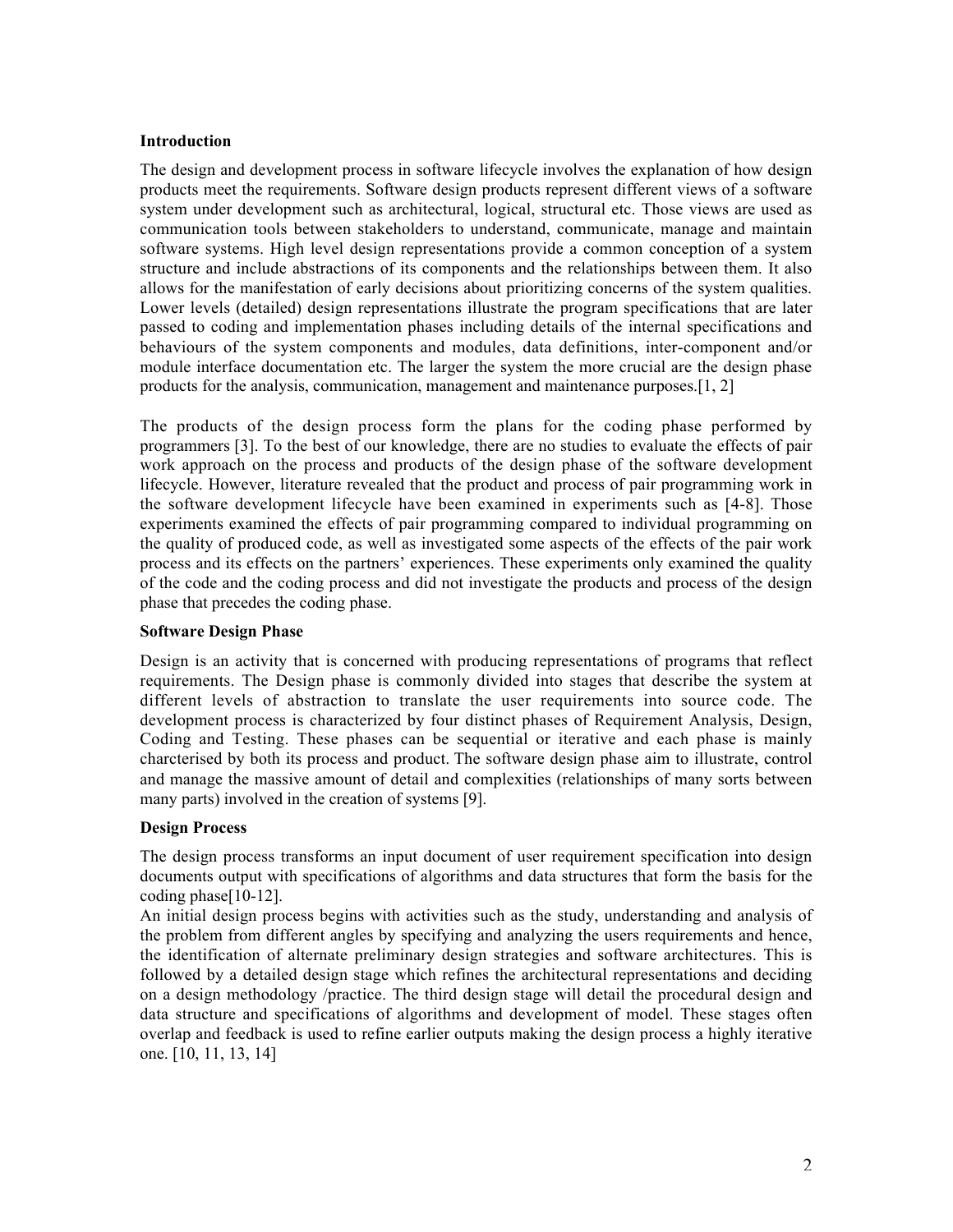#### Design Products

The representations of the design process can vary between high-level details of an overall diagram representation of control-flow to very near to actual programs such as a metacode or pseudo code description of a program. Achieving such an outcome evolves around making major decisions of issues such as preparation of abstracts of operations, system data, interface and control linkages between parts of system and other systems, choice between design alternatives, trade offs to meet requirements based on conditions and constraints etc. [9].

### The Human factor in Software Engineering

The software Engineering process for developing software systems involve the participation of people as system users, specifiers, analysts, designers, programmers, managers, technicians etc. Limitations and abilities of people should be taken into account when designing a system for it to be used in the best possible way. In addition, an understanding of human interaction patterns can help identify possible ways of increasing productivity and effectiveness of processes [11].

### Individual and collaborative Work

The traditional popular practice of executing the development stages is through teams of professionals. The teams' size can range between 2 and several hundred people. The mechanism of executing the assigned tasks in a team situation, usually involve partitioning the work and assigning team members to carry out different tasks as individuals and then communicate/ combine their outputs to/ with other members of the team [11, 15].

#### Pair Work

Pair work is a form of collaborative or group work that involves two people working together as one unit to produce a single output. The feature that differentiates pair work from other collaborative or group work is that instead of partitioning the work into different tasks where each group member performs a different task, in pair work both partners actually perform each task together, making it possible to create and continuously review what is being created. It is claimed that such a process makes it possible to identify and fix defects early, hence, produce a better quality product [4, 5, 7, 16, 17]. It is also suggested that pair work enhances interactions and communication channels between partners, provides opportunities for learning, as well as making the whole process more enjoyable than working individually [6, 17, 18].

### Pair Programming

The concept of programming in pairs was known since the 1950's [16], but has recently been "reinvented" by extreme programming. In extreme programming of agile methods, code is produced as a result of collaboration between two programmers. The pair programming technique is identified as two programmers working side by side on the same problem using one computer to produce *one* artifact (algorithm, code). One partner acts as a driver who controls the creation tool (e.g. pencil, mouse, keyboard) and writes code, while the second partner reviews the drivers' work and acts as an observer and/or quality assuror who continuously and actively examines the driver's work, watching for defects, thinking of alternatives, looking up resources, and considering strategic implications. Partners deliberately switch roles periodically, and both are equal active participants in the process at all times and both claim equal responsibility for their product [4, 6, 8, 16, 17, 19-21].

Some experiments such as [4, 6, 7] suggest that benefits of pair programming include the early detection of many mistakes with a statistically lower end defect content and shorter code length. In addition, people involved in pair work learn significantly more about the system development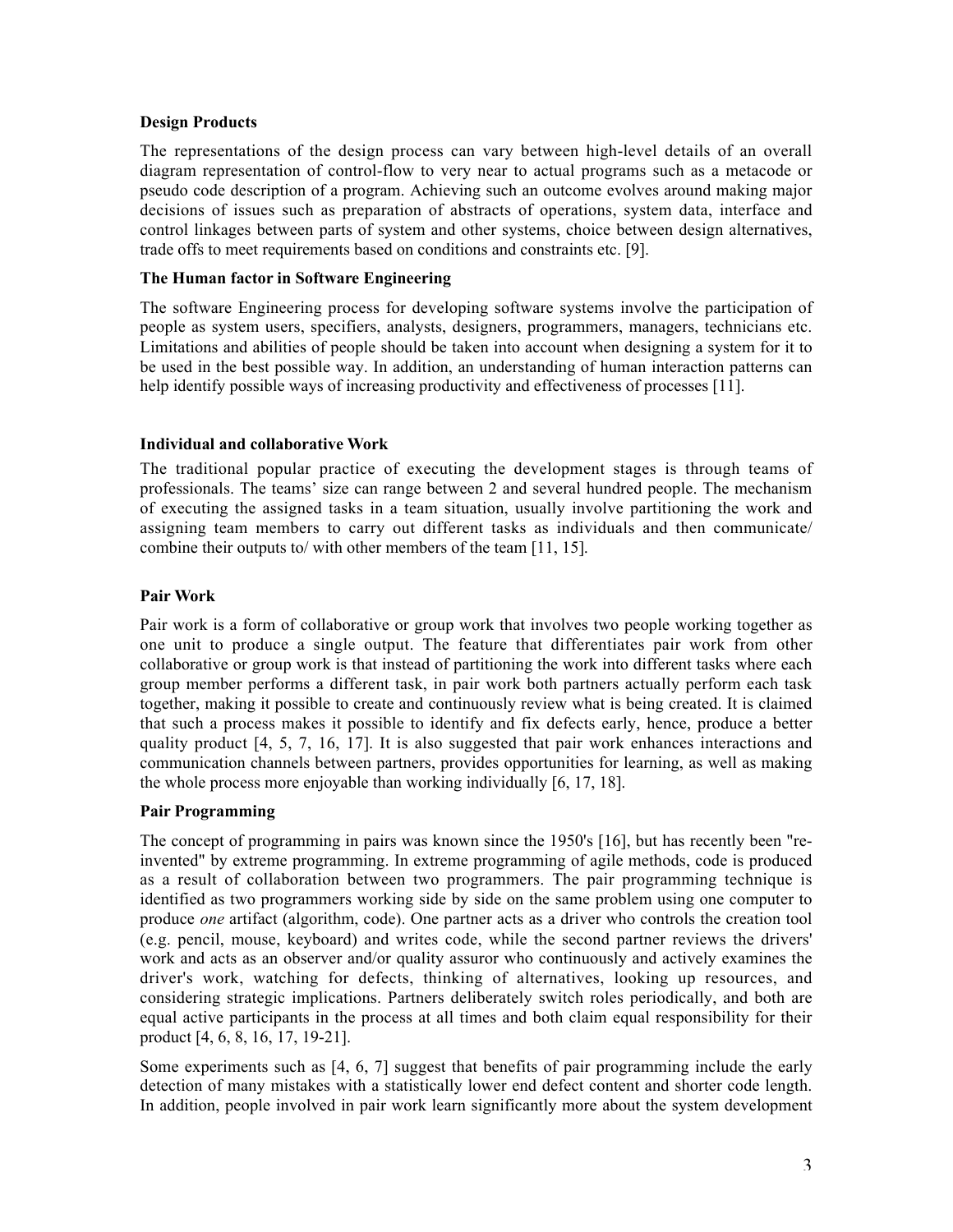and work and talk together more often, gaining better team dynamics and information flow as well as enjoy their work more and solve problems earlier and faster. The project ends up with more people understanding each part of the system [4, 6, 7, 16, 17, 21, 22].

## Related Experiments

Literature review of pair work experiments such as [4, 6, 7] have shown that pair programming in software development processes yields better products in less development time and happier, more confidant programmers who outperformed individual programmers. The same experiments have also shown that pair programming also contributed to factors such as improvement in software quality and reduction in time to market, which are factors of the success of XP[4]. It is also suggested that pair programming reduces maintenance expenses and improve customer satisfaction. Other experiments such as [8] has shown that pair programming leads to more stable solutions, however the same experiment has also shown that pair programming is a rather expensive technology contrasting the results of [7] that pair programmers needed less time to accomplish their tasks.

## Pair Work in the Design Phase

This research provides an extension to the previous studies of pair programming. Although it is suggested in literature  $[4, 6, 16, 17, 21, 22]$  that the pair programming technique is not only applicable to the coding phase of the development lifecycle, but also include the design phase, no experiment has targeted the design phase process and evaluated the design outcome as a separate product component from the code. What is usually evaluated and compared in experiments are code lengths and defects per line of code as measures of the developed software quality [4, 6-8].

Design is an activity that involves making decisions based on scientific principles, technical information and imagination about the creation and organization of solution outlines (architecture, logical, structural etc) for a problem.  $[3, 9, 23]$ . The design process is concerned with describing how design product meets the requirement, while the design products are used by different stakeholders in the software system as tools of analysis, management, communication and maintenance as well as provide the plans to the coding phase by programmers [1, 3]. Therefore, the design phase outputs vary in their level of abstraction from conceptually higher level of abstraction to detailed lower levels of system representations such as pseudo codes or structured English.

Personal preferences and styles in making decisions are more apparent in design activities than other activities such as coding ones. More than one acceptable solution to any problem is quite common and therefore, conducting experiments to compare between the design processes and the quality of the design products are more difficult than conducting similar experiments to compare between programming/ code processes and quality of products.

The difficulties associated with the conduct of design experiments include, but are not limited to, the degree of control the researcher has over the design activities compared to experiments of coding activities. This implies that some design elements may not be clear enough to be communicated or documented during the design process. In the case of designers working in pairs, an effort might be necessary to work on and further develop communication and negotiation skills to explain and exchange ideas and resolve differences of opinion between partners may prove to be necessary.

Other difficulties are associated with the evaluation of the quality of design products. Unlike the quality of code that can be objectively determined by the number of defects per line of code, the quality of design representations/products is more complex. Design representations vary in form and characteristics to represent different views of the system [3]. Evaluating the quality of representations is a highly subjective issue since designs are, by nature, subjected to personal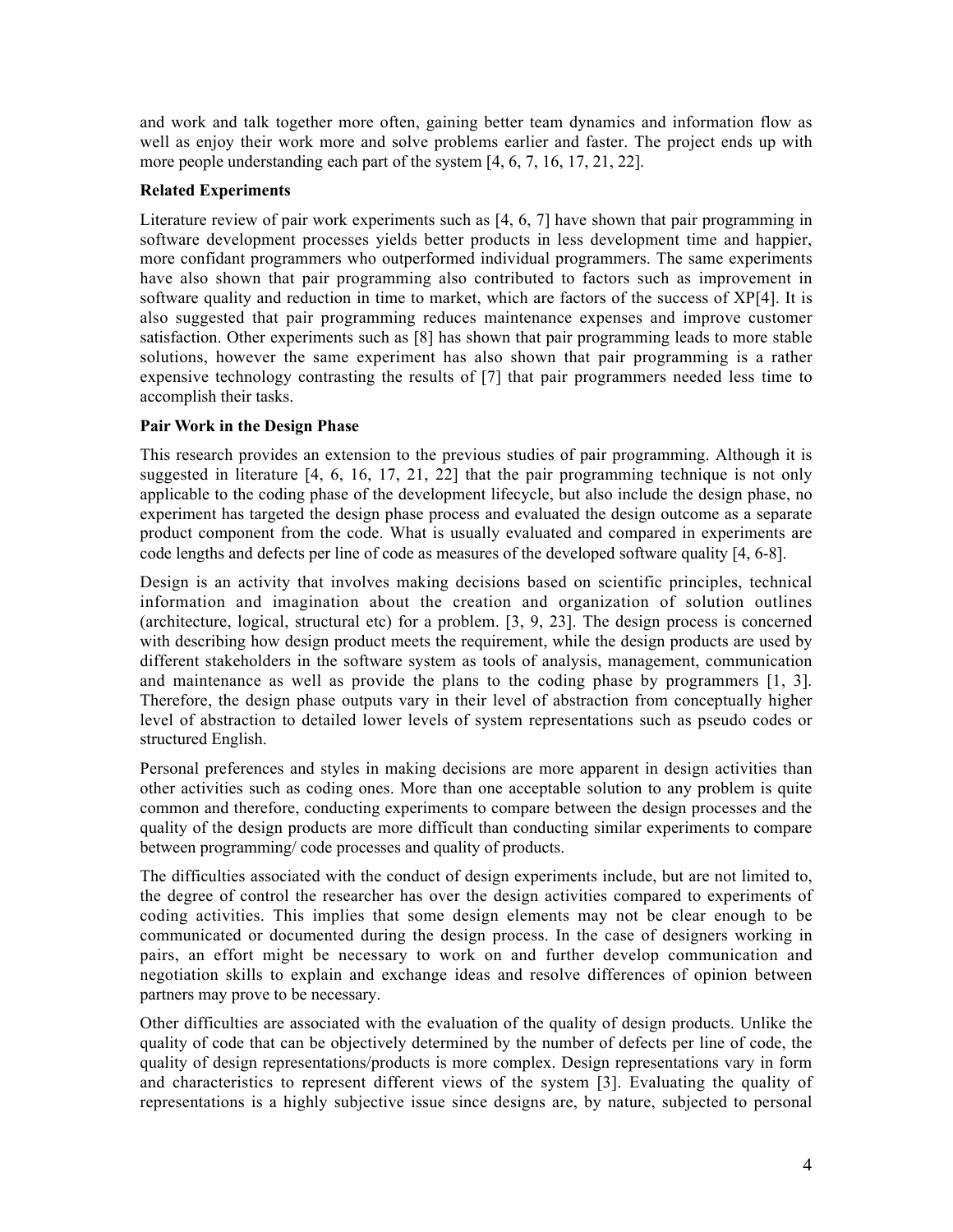preferences and style of designers. In order to reduce subjectivity, the quality of the design products will be based on ISO/IEC 9126 Software Engineering - Product Quality, Internal Quality Characteristics and Metrics [24, 25].

## Quality and Quality Measures of Software Design

Quality is a term that is hard to define precisely. Many definitions have been introduced in the literature to define quality [26]. The International Standards Organization (ISO) formally defines Quality as "The totality of features and characteristics of a product or service that bear on its ability to satisfy specified or implied needs". A definition of software quality proposed by Pressman is "Conformance to explicitly stated functional and performance requirements, explicitly documented development standards, and implicit characteristics that are expected of all professionally developed software"[13]. Since most of the quality factors such as Correctness, Reliability, Usability, etc. are highly subjective, it follows that the quality measures are sometimes impossible to develop let alone objectively measure. The International Organization for Standardization ISO and the International Electro-technical Commission IEC have produced the ISO/IEC9126 International Software Engineering –Product Quality Standards that is divided into four parts. Part1 (ISO/ IEC 9126-1) is the Quality Model, Part2 (ISO/ IEC 9126-2) External Metrics, Part3 (ISO/ IEC 9126-3) Internal Metrics, and Part4 (ISO/ IEC 9126-4) for Quality in Use Metrics[24, 25, 27, 28].

Please refer to Fig. 1 for the quality model as described in ISO/IEC 9126 [25]. Each one of the six quality characteristics in Fig 1 is further described by a set of sub charectistics. Each one of these subcharacteristics is defined in terms of external and internal metrics [24, 27]. For each metric, the purpose, method of application, measurement, formula and data element computations, Interpretation of measured value, metric scale type, measure type, input to measurement, reference and target audience is identified and described.



# Fig 1: Quality Model for external and internal quality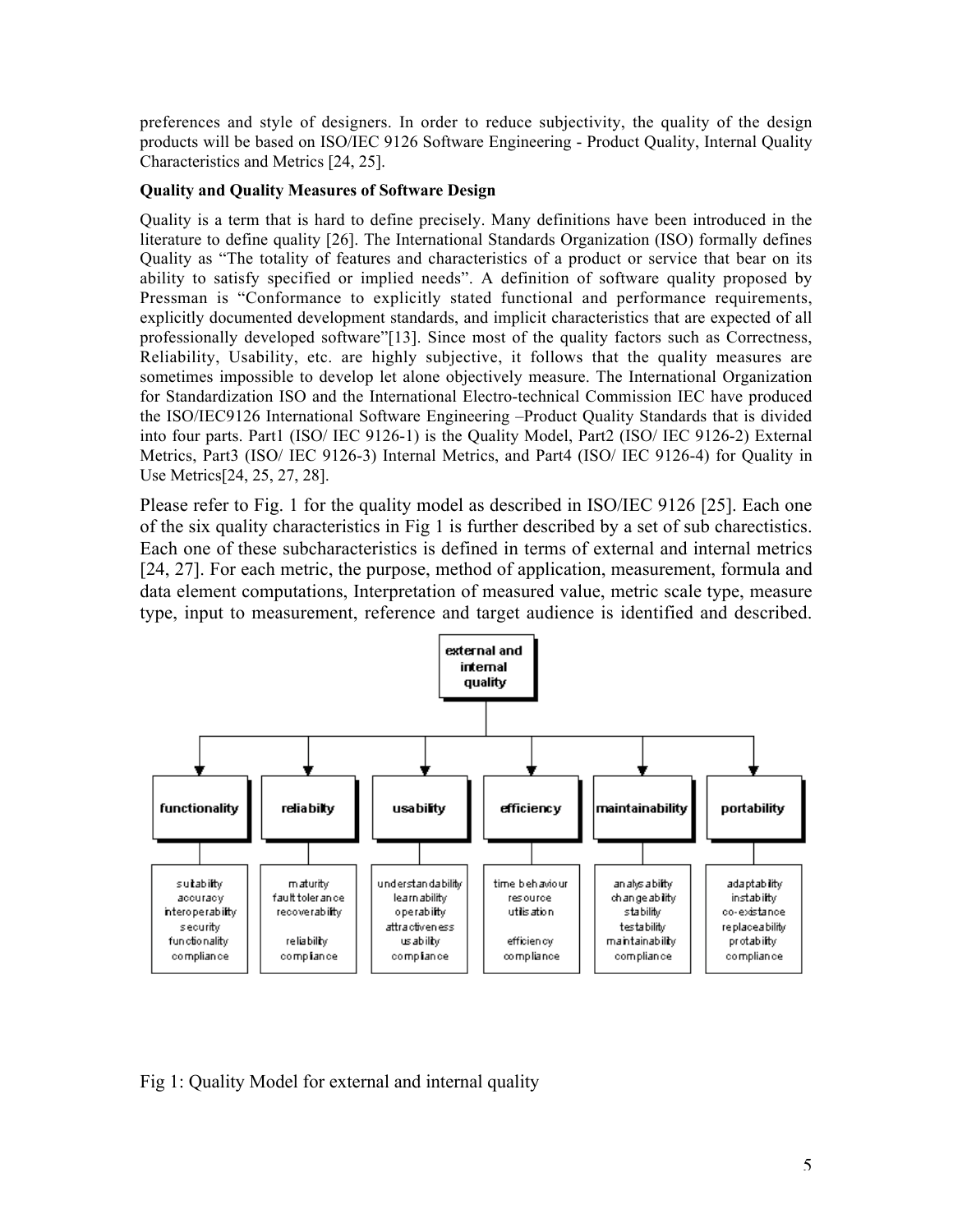For the purposes of evaluating the quality of design products, the ISO/IEC 9126 standards of Internal Metrics [24] identify metrics of subcharacteristics of the Functionality, Usability and Portability characteristics to be gathered from the design as the source of input to the measurement. Therefore, in evaluating the design products of our proposed experiment, these three quality characteristics will be evaluated.

The *Functionality* sub-characteristics to be evaluated in this experiment are *suitability* which is measured by the metrics of *functional adequacy*, and *functional implementation coverage*, *security* which is measured by metrics of *access auditability* and *access controllability* and *functionality compliance* that checks for satisfaction of the DFD rules. For the *Usability* subcharacteristics to be evaluated the *understandability* measured by *completeness of description*, *evident functions*, and *function understandability* metrics are used, in addition to the *usability compliance* metric. For the *Portability* characteristic, the metrics of *hardware environmental adaptability* and *system software environmental adaptability* are measured.

#### Details of the Experiment designed to evaluate the process and product of design phase

An experiment is planned to evaluate the design process and products of individual and pair designers. This experiment introduces the concept of pair work in the design phase to mirror the pair programming concept. Designing in pairs is the representation of two designers jointly working on the same desk/computer to produce one set of design documents. Both designers are responsible for the creation and modification made to the design deliverables. One designer acts as a driver who composes the specifications or design ideas and representations, while the second designer continuously and actively observes, reviews and guides the driver's work. The two designers deliberately switch roles periodically, and both are equal active participants throughout the design process at all times. Following the strategy of XP in writing test before code [29], the design products are to be tested and evaluated according to the internal quality measures identified in ISO/IEC 9126-3 [24]. Metrics of *functionality, usability* and *portability* characteristics as identified in [24, 25] will be measured for the design products since the ISO/IEC 9126-3 [24] standards identify the design phase to be the source of input to the measurement of metrics of these quality characteristics.

### Aims of experiment

- 1. Compare between the quality of the design products produced by pair designers and individual designers
- 2. Compare between pair work and individual work approaches in the design process.
- 3. Gain knowledge about the partners' expectations and practices during the pair work experience.

#### Research Questions and Hypotheses

This section presents the Research Questions (RQ) and the Hypotheses (H) to be tested in the experiment, and the types of questions asked to illicit the relevant information.

#### RQ1. What effects does pair work have on the quality of designs?

The quality characteristics to be investigated for the design products are *Functionality*, *Usability* and *Portability* based on the ISO/IEC 9126-1 [25]and 9126-3 [24] standards. Therefore, the RQ1 was divided into three hypotheses: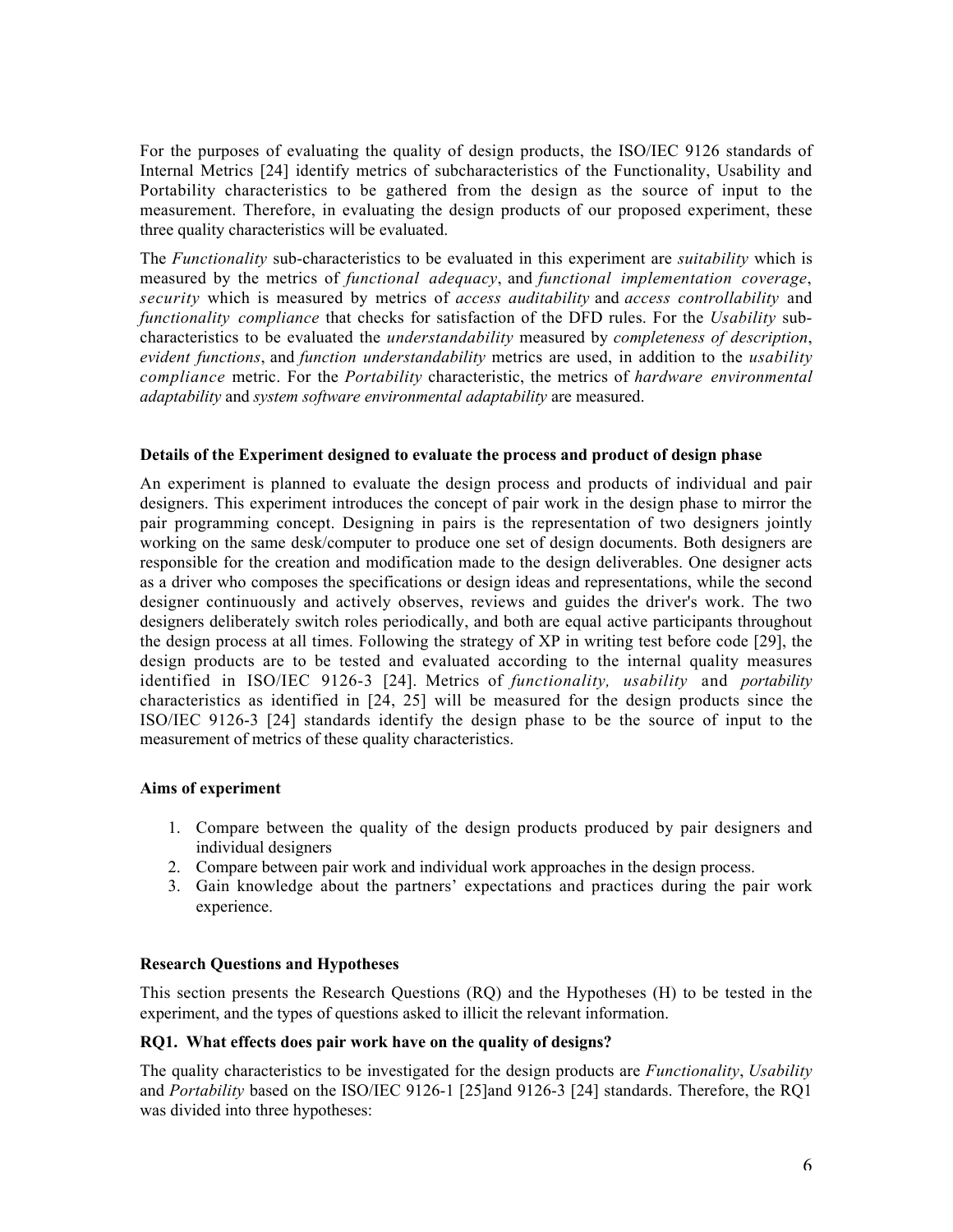H1. Pair work approach produces a more functional Design-Product than individual work approach.

RQ1a0 If H1 is false, what factors contribute to pair work being no better than individual work approach in producing a more functional design product?

RQ1a If H1 is true, what factors contribute to pair work being better than individual work approach in producing a more functional design product?

H2. Pair work approach produces a more usable Design-Product than individual work approach.

RQ1b0 If H2 is false, why is pair work no better than individual work approach in producing a more usable design product?

RQ1b If H2 if true, why is pair work better than individual work approach in producing a more usable design product?

H3. Pair work approach produces a more portable Design-Product than individual work approach.

RQ1c0 If H3 is false, why is pair work no better than individual work approach in producing a more portable design product?

RQ1c If H3 is true, why is pair work better than individual work approach in producing a more portable design product?

#### RQ2. What effect does pair work have on the efficiency and cost effectiveness of the design process?

The design process is to be investigated for the efficiency and cost effectiveness according to the two following hypotheses:

H4. The pair work approach is more time efficient than individual work approach to produce software designs.

RQ2a0 If H4 is false, why is the pair work approach no more time efficient than individual work approach to produce software designs?

RQ2a If H4 is true, why is pair work approach more time efficient than individual work approach to produce software designs?

H5. The pair work approach is more cost effective than individual work approach in producing software designs.

RQ2b0 If H5 is false, why is the pair work approach no more cost effective than individual work approach in producing software designs?

RQ2b If H5 is true, why is pair work approach more cost effective than individual work approach in producing software designs?

#### RQ3. What factors affect the experience and practices of partners in pair work?

The process of pair work is influenced by many factors. Hypotheses representing such factors are formulated to be analysed from questions to be given to partners after the completion of the pair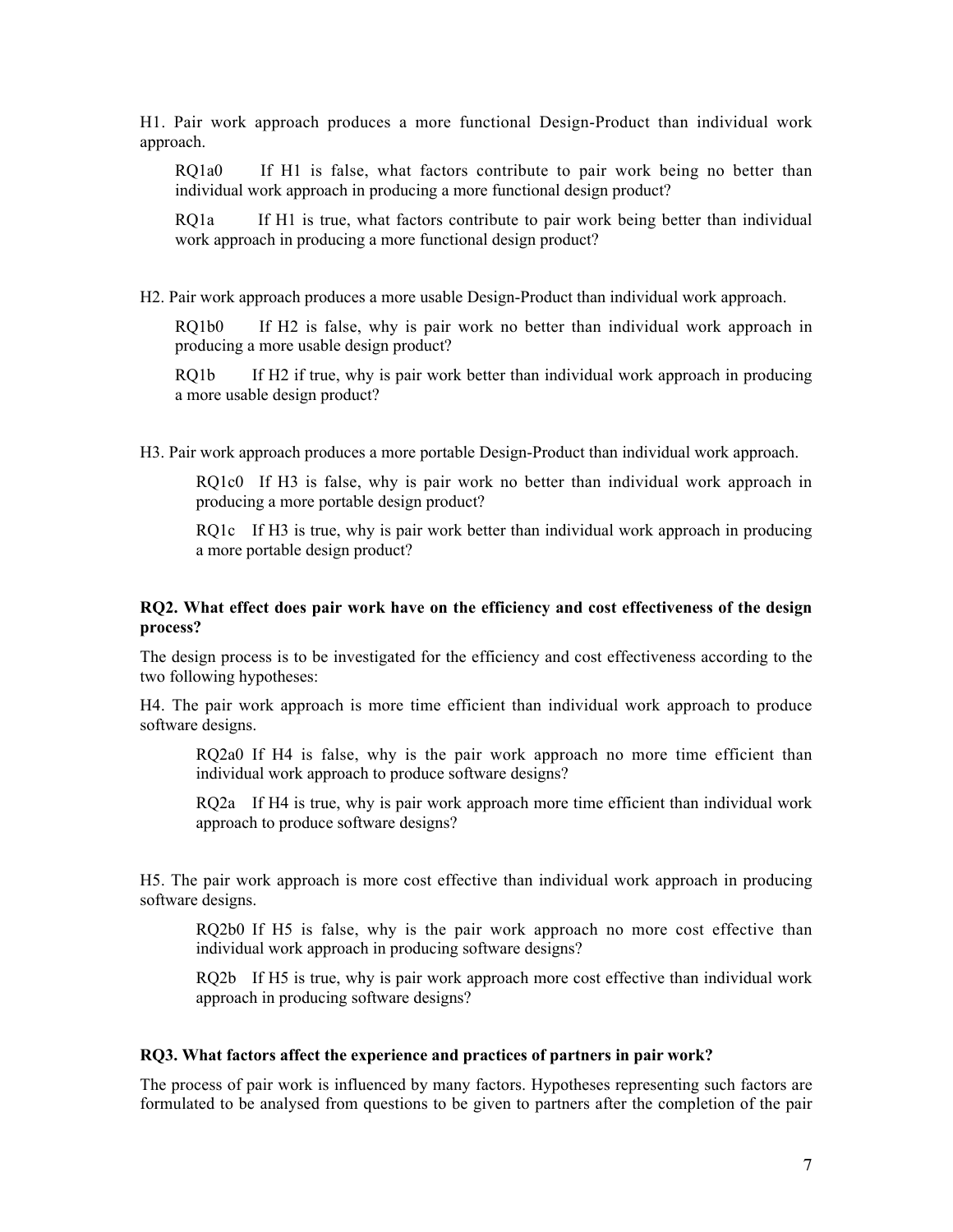work process asking about their pair work experience and how it may differ from individual work, and what historical factors these differences may depend on. The hypotheses state that each of the following affects pair performance:

H6. The extent to which partners followed the pair work process as compared to other types of collaborative work.

- H7. Whether the partners had previously worked with the same partner.
- H8. The way differences in opinion were dealt with.
- H9. The emotive affects of pair work.
- H10. The learning experience of pair work as perceived by the partners.
- H11. Differences in levels of competence.
- H12. The gender combinations of pairs.

### Experiment Scope

The experiment will run as part of the course work for Software Project Management Class in the School of Computer Science and Engineering at the University of New South Wales. The students in the course will be asked to produce design products as well as plan and track their design activities using Microsoft Project. All subjects will be asked to produce the same design deliverables.

## Experiment population

The subjects of the experiment are approximately 225 undergraduate computer engineering students in their second semester of  $3<sup>rd</sup>$  year. All subjects will have passed at least one design course. The majority of them are trained in design methods of Data Flow Diagrams (DFD) and Entity Relationship Diagrams (ERD). For those with no prior DFD knowledge, tutorials on DFD are arranged for them in the first week of the semester before the start of experiment. All subjects will also be given instructions on pair work and will be asked to read the article by Williams and Kessler [17]. The subjects will also be given a quiz on pair work practices prior to the beginning of experiment to ensure they put the effort into learning the pair work practices.

Due to the relatively short period of time allocated to produce each deliverable, subjects will be given the option to choose their own partners to reduce personality clash issues between partners. This is based on the assumption that subjects will pair with colleagues that they have no personal problems working with.

Information about subjects' weighted average marks (WAMs), as calculated by the University, and their gender will be collected to form part of the analyses of results. The assumptions are that WAMs are a competence measurement of performance and subjects with higher WAMs are better designers than subjects with lower WAMs. This allows the subjects to be classified into Good Designers (GD), Average Designers (AD) and Novice Designers (ND). The classification will be used for analysis of pair performance based on the combination of designer levels (GD-GD, GD-AD, GD-ND, AD-AD, AD-ND, ND-ND). In addition, it is assumed that gender issues have no effect on performance. Pairs of different gender combinations (male/male, male/female, or female/female) can be analysed for practices and communication issues within the pairs.

## Experiment Context

The subjects will be asked to design part of a realistic network project management tool that is capable of effectively and efficiently manage a large number of autonomous collaborating partners. The part to be designed by the subjects include two modules, a planning module and a tracking one. The vision is of a system in which there is remote management of separate production units coupled with expert systems that monitor the complete production process and are able to take corrective, perfective and adaptive action, as required. The principle technology enablers for this system are: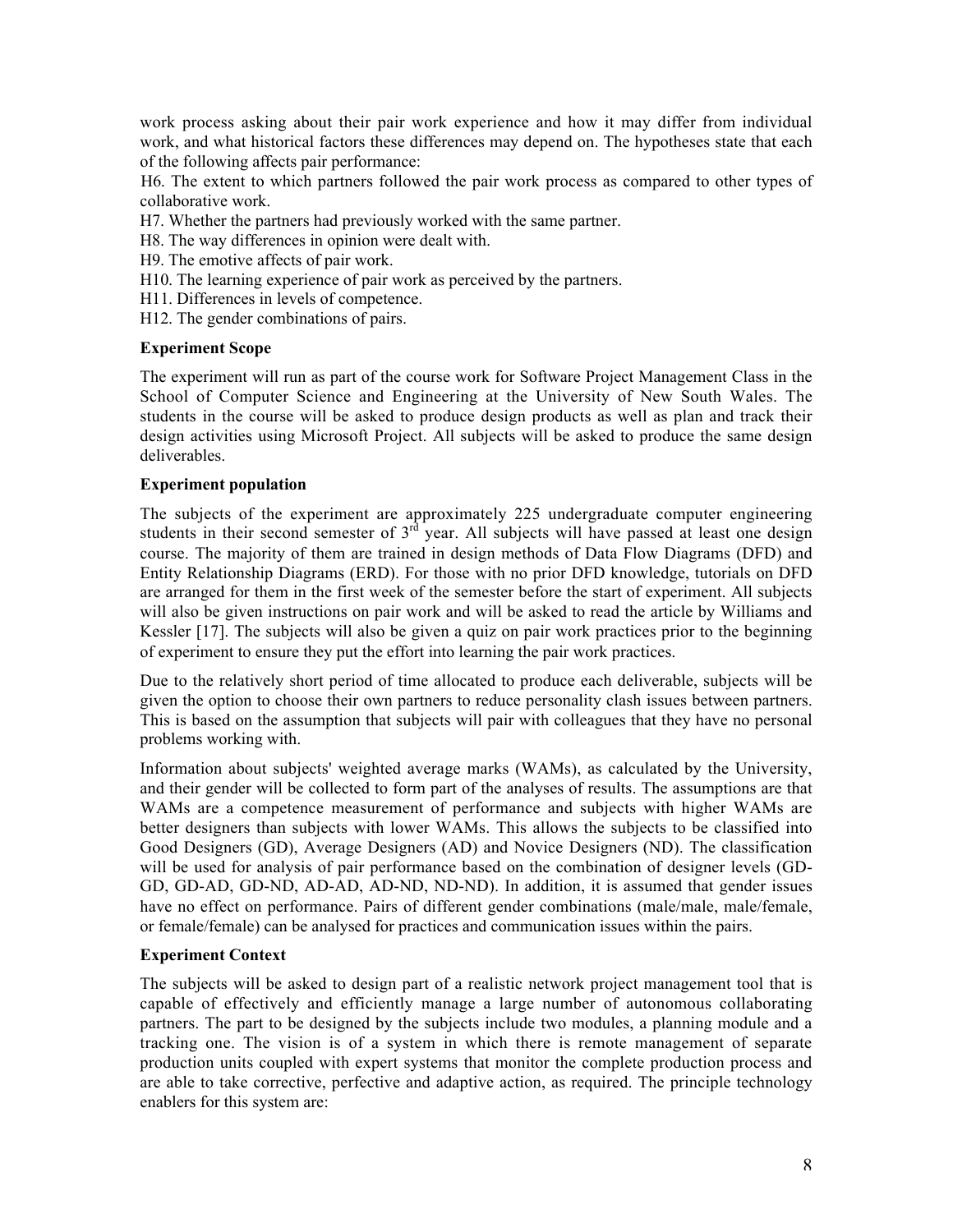- The Internet, which will provide communication between remote users and centralized server.
- The expert system that enables the skills of expert producers to be made available to many other producers.

The subjects will be given detailed information about the system context and user requirements together with a set of conceptual data models in ERD format. The ERD's are used to identify principal entities and the principal relationships between those entities that must be managed in the database, along with the values of the attributes of those entities and relationships.

Also given to the students will be a set of use cases that describe the system's behaviour to be used as functional and design scope [30] for both the planning and the tracking modules to be designed. The use cases will provide enough information to show system behaviour without describing system interface design.

### Pilot Study

A pilot study will run using the tutors as test cases. This will take place prior to the start of the experiment. The objective of the pilot study is to verify the feasibility of the experiment in terms of the difficulty of the design and the time required to complete a reasonable design from the given requirements. It also enables the researchers to develop a set of evaluation metrics for the design that are suitable for the requirements and design format used and at the same time comply with ISO/IEC 9126 standards.

## Course of the Experiment

The experiment itself will run over a period of 8 weeks. Subjects will be randomly divided into 14 tutorial sessions. Each tutorial session will consist of 12-18 subjects. In order to give all subjects the opportunity to practice working in pairs as well as individually, the experiment task is divided into designing two modules, the planning module and the tracking module. For the planning module, two use cases are given and for the tracking module, three use cases are given.

Each student will work as an individual and as a partner in a pair on one of the design modules. Subjects who will design the planning module individually will be required to pair with another individual when designing the tracking module. Subjects who work in pairs designing the planning module will be asked to design the tracking module individually.

Following the strategy of writing test before code of XP [29], the first design activity the subjects will be asked to consider is to establish the quality plan for their design deliverables. The subjects will be given quality metrics derived from ISO/IEC quality standards [24, 25] explaining what is to be achieved, and they will be asked to establish how each metric is it to be measured. The subjects will be required to consider these points for how their design is to be evaluated, and to show which part of their design deliverables is representative of each quality metric.

In designing the planning module, subjects will be given 3 weeks to complete their task. Table 1 illustrates the allocation and numbers of participants in the experiment for producing the planning module.

| Group A (Control)                         | 75 Individual Designers |
|-------------------------------------------|-------------------------|
| Group B (Treatment) 75 Pairs of Designers |                         |

Table1: 2x1 Experimental design for Planning Module

For the tracking module, the tutorial groups will be switched. Those who worked individually will be asked to work in pairs, and vice-versa. This exercise will last for 3 weeks and subjects are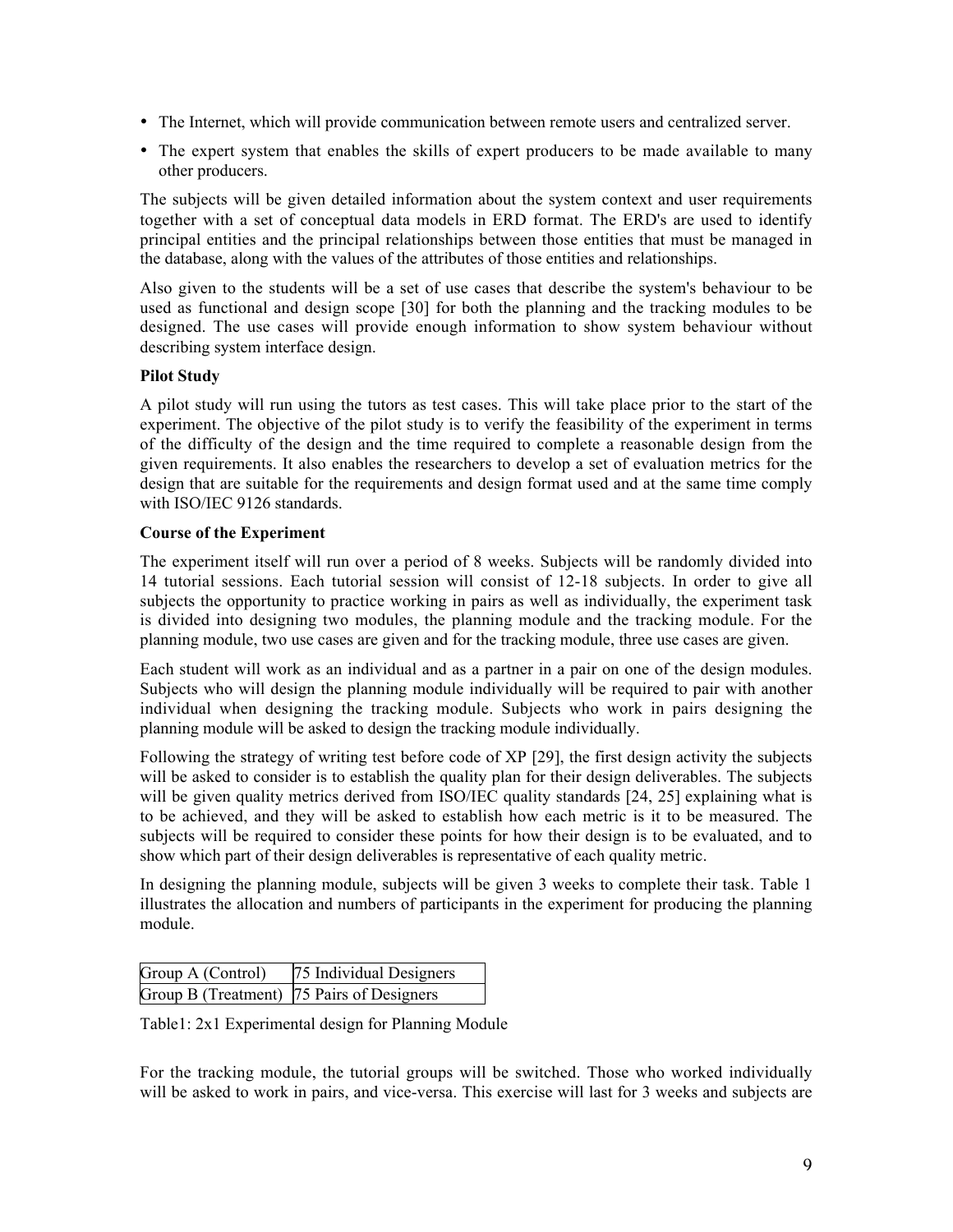asked to produce the same design documents as the planning module. Table 2 illustrates the allocation and numbers of participants in the experiment for producing the tracking module.

| Group A (Control)   | 150 Individual Designers |
|---------------------|--------------------------|
| Group B (Treatment) | 75 Pair of Designers     |

Table2: 2x1 experimental design for Tracking Module

## Data Collection and Evaluation

The design outputs of the planning and tracking modules will include a process model in DFD format, a database storage model in table format, an interface model with screen dumps of system, as well as a time log of all their activities using Microsoft Project Reports.

The Data Flow Diagrams (DFD's), Data Tables and Interface Designs are design representations of both the planning and the tracking modules. The DFD's provide a network representation of the structure and logic of the system partitioning it into its components according to the use cases. The subjects will be asked to start with a context level DFD, then level 0, then detail and expand the processes until  $3<sup>rd</sup>$  level according to the use cases, and provide Structure English or pseudo code for the 3<sup>rd</sup> level diagram. In the data table deliverable, the subjects are asked to specify the attributes of the entities that they use for each entity. Screen shots of system functionality (behaviour) represent the interface deliverable.

Subjects are asked to electronically submit all their design deliverables together with time logs of all their design activities. Partners in pairs will be asked to have just one submission and they would each get the same mark. In order to eliminate bias in evaluation of designs, the design deliverables will be double blindly assessed to ensure that the assessor does not know if an individual or a pair produced the designs.

### For Hypotheses 1-3

Hypotheses H1-H3 test for the quality of the design product from the developer's point of view. Evaluation of quality characteristics is usually a subjective issue. In this experiment an effort is made to reduce subjectivity of quality assessment of design products by the use of ISO/IEC 9126 set of Software engineering - Product quality standards [24, 25]. The standards have developed metrics that can be measured by tallying the number items represented in the design documents. This feature gives more credibility towards reducing subjectivity in evaluating designs. Based on these ISO/IEC 9126 Software Engineering –Product Quality standards [24, 25], the internal quality characteristics [24]are evaluated for this experiment. The experiment is restricted to the design phase of the software life cycle, therefore, Internal quality characteristics and subcharacteristics of the design products will be tested for *functionality, usability* and *portability* since according to ISO/IEC 9126- 3 of internal metrics [24]. These three quality characteristics and their subcharacteristics as shown in Fig 2 and described earlier are the ones associated with the design phase.

Tables 3 and 4 describe the guidelines for evaluating the planning and the tracking modules. The quality attributes to be verified were based on the metrics in [24], and the scope of measure describing the source and tally of the measures.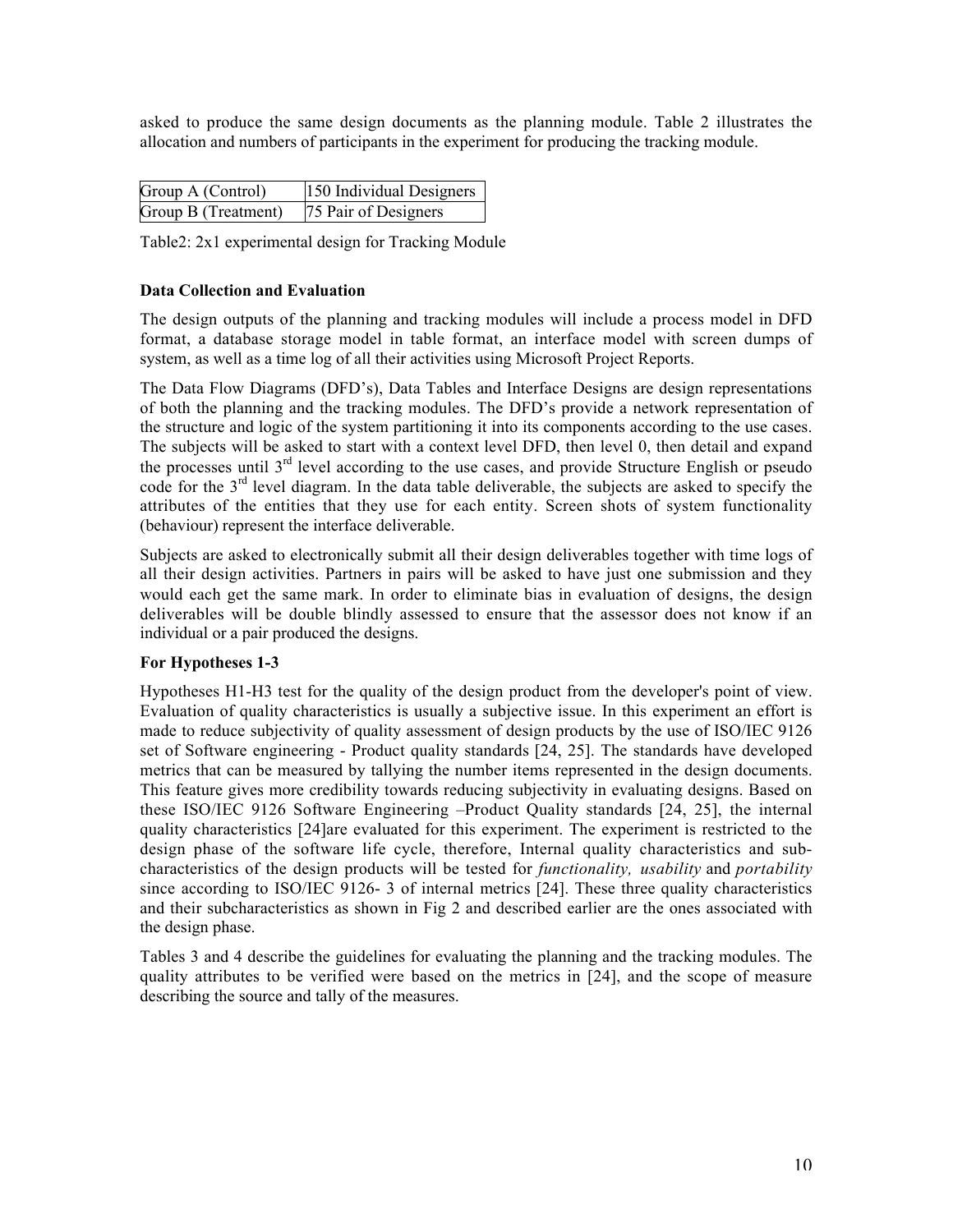|                                                 |                                                                       |                                                                                                           |                      | <b>Scope of Measure</b> |         | <b>Design Product Measured</b> |               |                      |  |
|-------------------------------------------------|-----------------------------------------------------------------------|-----------------------------------------------------------------------------------------------------------|----------------------|-------------------------|---------|--------------------------------|---------------|----------------------|--|
| The attribute of<br>quality to be<br>verified   | Goal: What to<br>achieve in this area                                 | Metric: How to measure this                                                                               | <b>Use</b><br>Case 2 | <b>Use</b><br>Case 3    | Overall | <b>DFD</b>                     | Interfa<br>ce | Data<br><b>Table</b> |  |
| <b>Functional Metrics</b>                       |                                                                       |                                                                                                           |                      |                         |         |                                |               |                      |  |
| Functional<br><b>Adequacy</b>                   | Whether all<br>functionality exists                                   | Interface functionality deals with<br>forms/screens/reports/menus etc                                     | X:2                  | X: 1                    |         |                                | $\mathbf X$   |                      |  |
|                                                 |                                                                       | 2.1 Risk Rating screen occurs 24 hours after Risk<br>entry<br>2.2 Contingency plan request only if risk>2 |                      |                         |         |                                |               |                      |  |
|                                                 |                                                                       | 3.1 Rating Evaluation is time limited                                                                     |                      |                         |         |                                |               |                      |  |
|                                                 |                                                                       | DFD should have processes for each data<br>manipulation                                                   | X: 6                 | X:1                     |         | $\mathbf X$                    |               |                      |  |
|                                                 |                                                                       | 2.1 Save new risk for review                                                                              |                      |                         |         |                                |               |                      |  |
|                                                 |                                                                       | 2.2 Receive feedback and link to risk for review                                                          |                      |                         |         |                                |               |                      |  |
|                                                 |                                                                       | 2.3 If risk > 2 add to permanent risk list                                                                |                      |                         |         |                                |               |                      |  |
|                                                 |                                                                       | 2.4 Save Contingency Plan                                                                                 |                      |                         |         |                                |               |                      |  |
|                                                 |                                                                       | 2.5 Save Likelihood and Impact                                                                            |                      |                         |         |                                |               |                      |  |
|                                                 |                                                                       | 2.6 Eliminate Risk<2                                                                                      |                      |                         |         |                                |               |                      |  |
|                                                 |                                                                       | 3.1 Save and add risk evaluations                                                                         |                      |                         |         |                                |               |                      |  |
|                                                 |                                                                       | Total Score of Functional Adequacy Metric = Actual DFD/7+ Actual Interface/3                              |                      |                         |         |                                |               |                      |  |
| <b>Functional</b><br>Implementation<br>Coverage | Whether the<br>functions are enough<br>to do what the client<br>wants | Interface: should show the screens/links.                                                                 | X:6                  | X:1                     |         |                                | X             |                      |  |
|                                                 |                                                                       | 2.1 Read Existing Risk List                                                                               |                      |                         |         |                                |               |                      |  |
|                                                 |                                                                       | 2.2 Enter New Risk                                                                                        |                      |                         |         |                                |               |                      |  |
|                                                 |                                                                       | 2.3 Read Risk Rating Feedback                                                                             |                      |                         |         |                                |               |                      |  |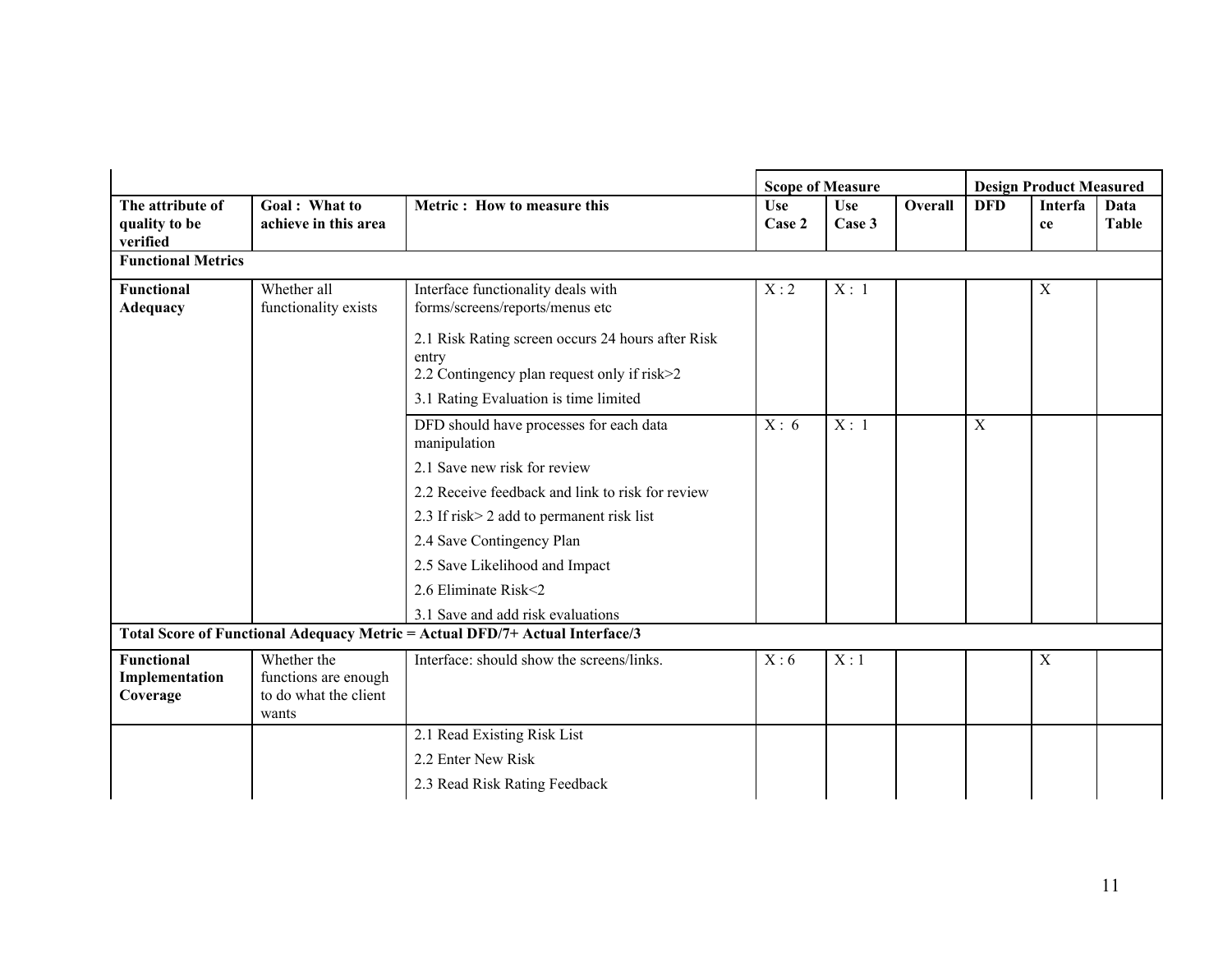|                                  |                                                           | 2.4 Enter Contingency Plan                                                                                      |      |             |                |                |        |             |
|----------------------------------|-----------------------------------------------------------|-----------------------------------------------------------------------------------------------------------------|------|-------------|----------------|----------------|--------|-------------|
|                                  |                                                           | 2.5 Enter Risk Likelihood                                                                                       |      |             |                |                |        |             |
|                                  |                                                           | 2.6 Enter Risk Impact                                                                                           |      |             |                |                |        |             |
|                                  |                                                           | 3.1 Enter Risk Rating                                                                                           |      |             |                |                |        |             |
|                                  |                                                           | DFD has flows for all data reports                                                                              | X: 3 | X:2         |                | $\overline{X}$ |        |             |
|                                  |                                                           | 2.1 Report existing Risks from data base                                                                        |      |             |                |                |        |             |
|                                  |                                                           | 2.2 Report Risk Rating from data base                                                                           |      |             |                |                |        |             |
|                                  |                                                           | 2.3 Report Contingency plan (likelihood and impact)<br>to Management                                            |      |             |                |                |        |             |
|                                  |                                                           | 3.1 Send Risk Evaluation Request                                                                                |      |             |                |                |        |             |
|                                  |                                                           | 3.2 Save Risk Evaluation value in data base.                                                                    |      |             |                |                |        |             |
|                                  |                                                           | Data Table should have data attributes in data base                                                             | X:1  | X:1         |                |                |        | $\mathbf X$ |
|                                  |                                                           | 2.1 Risk evaluation should be in data table                                                                     |      |             |                |                |        |             |
|                                  |                                                           | 3.1 Risk time of entry should be in data table                                                                  |      |             |                |                |        |             |
|                                  |                                                           | Total Score of Functional Implementation Coverage Metric= Actual DataTable/2 + Actual DFD/5+ Actual Interface/7 |      |             |                |                |        |             |
| Access                           | Records should be                                         | Measure: Exists:                                                                                                |      |             | X              |                |        |             |
| auditability                     | kept of participants<br>contributions.                    | Login screen 1/3                                                                                                |      |             |                |                | X: 1/3 |             |
|                                  |                                                           | Login process 1/3                                                                                               |      |             |                | X: 1/3         |        |             |
|                                  |                                                           | User data attached to database data 1/3                                                                         |      |             |                |                |        | X: 1/3      |
| <b>Access</b><br>controllability | Access to system<br>should be controlled<br>to some data. | Measure: Exists Data link between login process and<br>all report data for each screen in Use Case              | X    | $\mathbf X$ |                | $\mathbf X$    |        | X           |
| <b>Functional</b><br>compliance  | DFD rules                                                 | Data Flows are maintained between levels                                                                        |      |             | $\overline{X}$ | $\mathbf X$    |        |             |
|                                  |                                                           | Data base consistency: only one process writes to<br>each data base                                             |      |             |                | $\mathbf X$    |        |             |
| <b>Usability Metrics</b>         |                                                           |                                                                                                                 |      |             |                |                |        |             |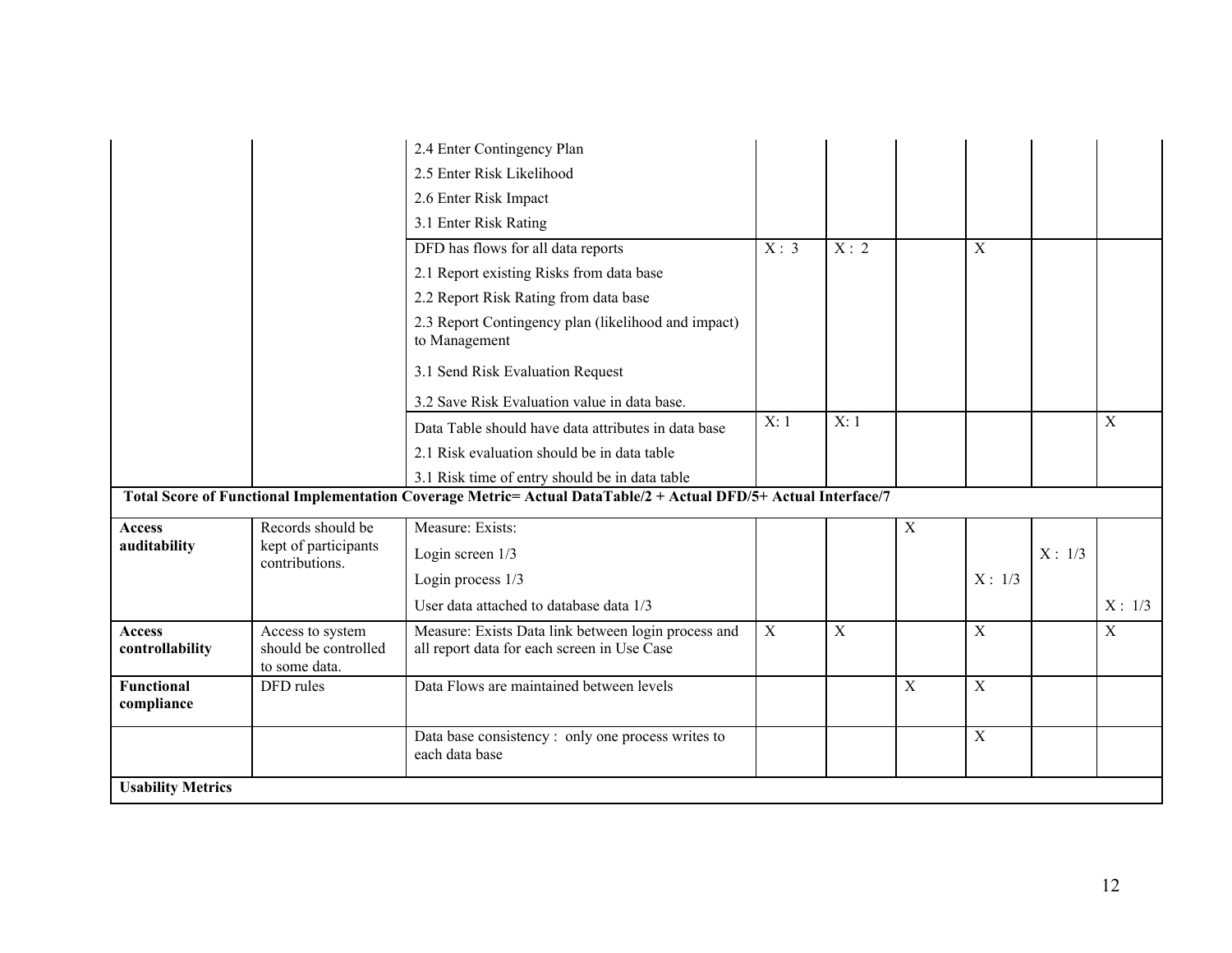| <b>Completeness of</b><br>description                   | All functions<br>described in an<br>understandable                         | Measure: Step through Use Case and subtract one<br>point for ambiguity as to data presented in screen at<br>any point      | $X:$ total<br>is 6                           | $X:$ total<br>is 1                           |                                    |             | $\overline{X}$   |  |
|---------------------------------------------------------|----------------------------------------------------------------------------|----------------------------------------------------------------------------------------------------------------------------|----------------------------------------------|----------------------------------------------|------------------------------------|-------------|------------------|--|
|                                                         | manner                                                                     |                                                                                                                            |                                              |                                              |                                    |             |                  |  |
| <b>Evident Functions</b>                                | User able to<br>understand how to<br>perform tasks from<br>design          | Measure: Step through Use Case and subtract 1 point<br>for any ambiguity in terms of which button links to<br>which screen | $X:$ total<br>is 6                           | $X:$ total<br>is <sub>1</sub>                |                                    |             | $\boldsymbol{X}$ |  |
| <b>Function</b><br>Understandability                    | User able to<br>understand what to<br>do at each interface                 | Measure: Step through Use Case and subtract one<br>point for ambiguity as to data to be entered on screen<br>at any point  | $X:$ total<br>is <sub>5</sub>                | $X:$ total<br>is 1                           |                                    |             | $\mathbf X$      |  |
| <b>Usability</b><br>Compliance                          | Comply with<br>requirements for<br>interface design                        | Measure: More than one task required on a single<br>interface. Subtract one from total and divide by total.                | X: total<br>is total<br>no<br>interfac<br>es | X: total<br>is total<br>no<br>interfac<br>es |                                    |             | $\overline{X}$   |  |
| <b>Portability Metrics</b>                              |                                                                            |                                                                                                                            |                                              |                                              |                                    |             |                  |  |
| <b>Hardware</b><br>environmental<br>adaptability        | Adapt to different<br>status of system :<br>hardware link exists<br>or not | Measure: Any acknowledgement of System online or<br>offline on Interface OR DFD                                            |                                              |                                              | $\mathbf X$<br>$(0 \text{ or } 1)$ | $\mathbf X$ | $\mathbf X$      |  |
| <b>System software</b><br>environmental<br>adaptability | Tailoring for user's<br>preferred interface                                | Measure: Any functionality in interface for selecting<br>which data to view.                                               |                                              |                                              | $\mathbf X$<br>(0 or 1)            |             | X                |  |
| <b>Maintainability Metrics</b>                          |                                                                            |                                                                                                                            |                                              |                                              |                                    |             |                  |  |
| <b>Scope</b>                                            | Design should be<br>extendable to entire<br>system                         | Measure: Context diagram deals with Tracking as<br>well as Planning                                                        |                                              |                                              | $\mathbf X$<br>$(0 \text{ or } 1)$ | $\mathbf X$ |                  |  |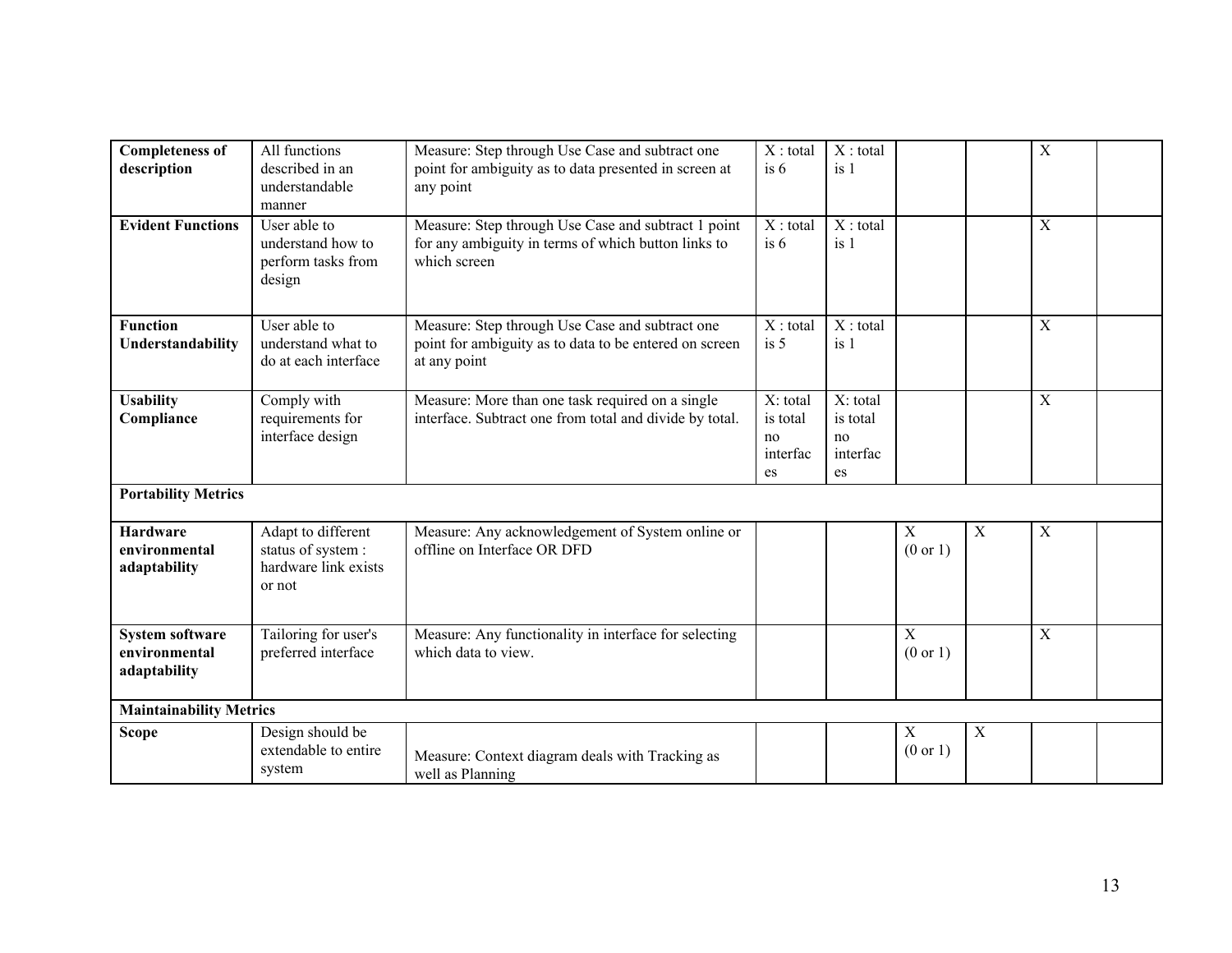| Interconnectivity  | Design should not<br>repeat similar<br>operations   | Measure: Level 0/1 diagrams should link Use Cases<br>through processes on the Risk Database |  | $(0 \text{ or } 1)$ |  |  |
|--------------------|-----------------------------------------------------|---------------------------------------------------------------------------------------------|--|---------------------|--|--|
| <b>Abstraction</b> | Design should be<br>abstract at the higher<br>level | Measure: Context diagram uses generic data flows                                            |  | $(0 \text{ or } 1)$ |  |  |

Table 3: Guidelines for the Planning Module Design Evaluation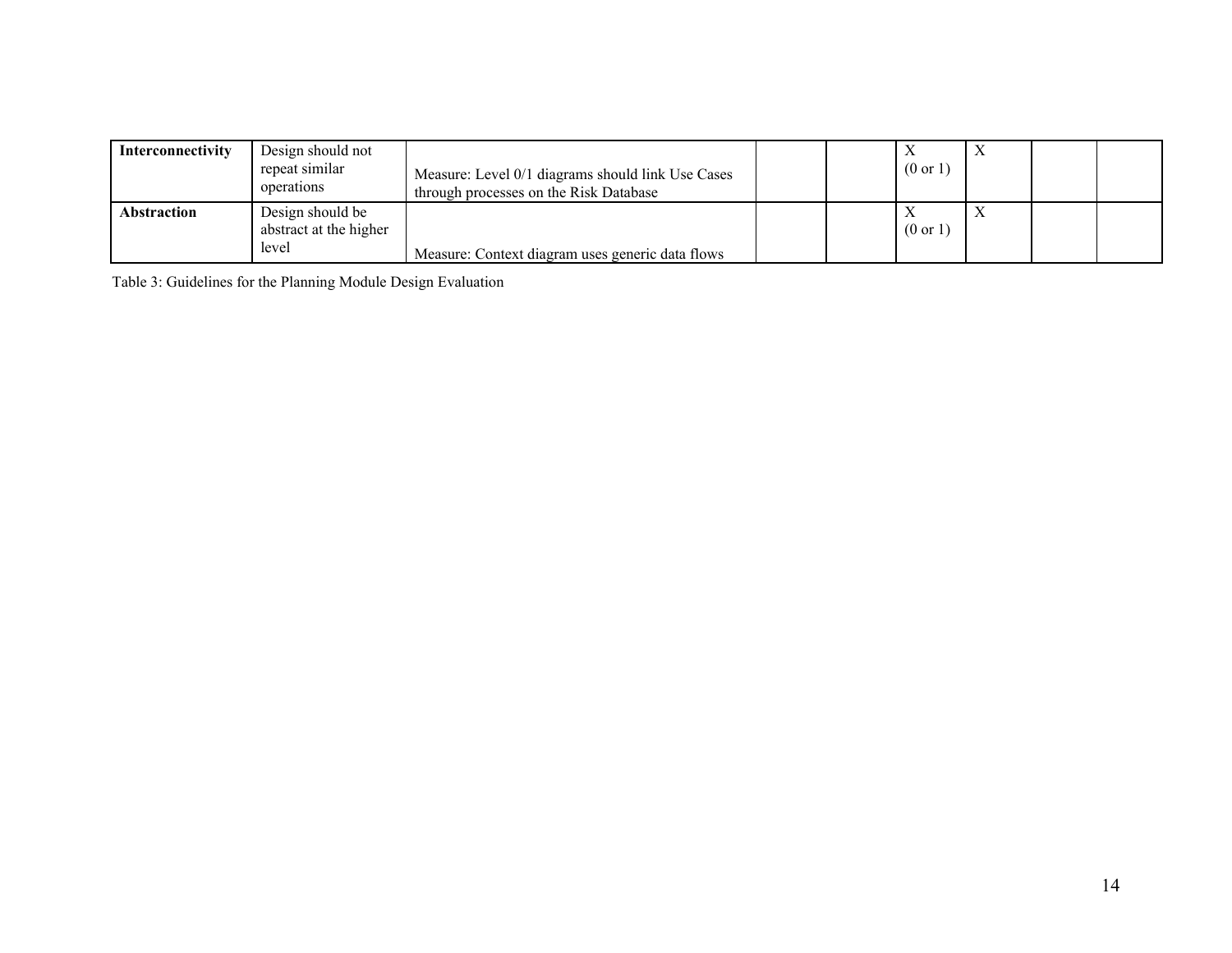|                                       |                                     |                                                                                                                                                              |            | <b>Scope of Measure</b> |            |                        | <b>Design Product Measured</b> |                           |              |  |
|---------------------------------------|-------------------------------------|--------------------------------------------------------------------------------------------------------------------------------------------------------------|------------|-------------------------|------------|------------------------|--------------------------------|---------------------------|--------------|--|
| The attribute of                      | Goal: What to                       | Metric: How to measure this                                                                                                                                  | <b>Use</b> | <b>Use</b>              | <b>Use</b> | $\mathbf{O}\mathbf{v}$ | <b>DFD</b>                     | Interfa                   | Data         |  |
| quality to be                         | achieve in this area                |                                                                                                                                                              | Case       | Case                    | Case       | era                    |                                | ce                        | <b>Table</b> |  |
| verified<br><b>Functional Metrics</b> |                                     |                                                                                                                                                              |            | 4                       | 5          | $\mathbf{u}$           |                                |                           |              |  |
|                                       |                                     |                                                                                                                                                              |            |                         |            |                        |                                |                           |              |  |
| Functional<br><b>Adequacy</b>         | Whether all<br>functionality exists | Interface functionality deals with<br>forms/screens/reports/menus etc                                                                                        | X:1        | X:2                     | X:1        |                        |                                | $\boldsymbol{\mathrm{X}}$ |              |  |
|                                       |                                     | 1.1 Status screen shows Continue, Plan Advance or<br>Plan Delay                                                                                              |            |                         |            |                        |                                |                           |              |  |
|                                       |                                     | 4.1 Workpackage Task list has option to add new<br>Task<br>4.2 Final Screen to display summary of Task data<br>and submit (may be same as data entry screen) |            |                         |            |                        |                                |                           |              |  |
|                                       |                                     | 5.2 Select 'Accept', 'Accept after modification' or<br>'Reject' after each quality attribute for each work<br>product                                        |            |                         |            |                        |                                |                           |              |  |
|                                       |                                     | DFD should have processes for each data<br>manipulation<br>1.1 Compare actual task time to planned<br>time/duration<br>1.2 Save actuals with plan data       | X: 2       | X:3                     | X:1        |                        | X                              |                           |              |  |
|                                       |                                     | 4.1 Retrieve data on tasks from Work Package                                                                                                                 |            |                         |            |                        |                                |                           |              |  |
|                                       |                                     | 4.2 Retrieve data on people and material resources<br>from Task                                                                                              |            |                         |            |                        |                                |                           |              |  |
|                                       |                                     | 4.3 Retrieve data on time planned for task from Task                                                                                                         |            |                         |            |                        |                                |                           |              |  |
|                                       |                                     | 5.1 Retrieve list of completed Work Products with<br>their Quality Attributes list                                                                           |            |                         |            |                        |                                |                           |              |  |
|                                       |                                     | Total Score for Functional Adequacy Measure = Actual DFD/6 + Actual Interface/4                                                                              |            |                         |            |                        |                                |                           |              |  |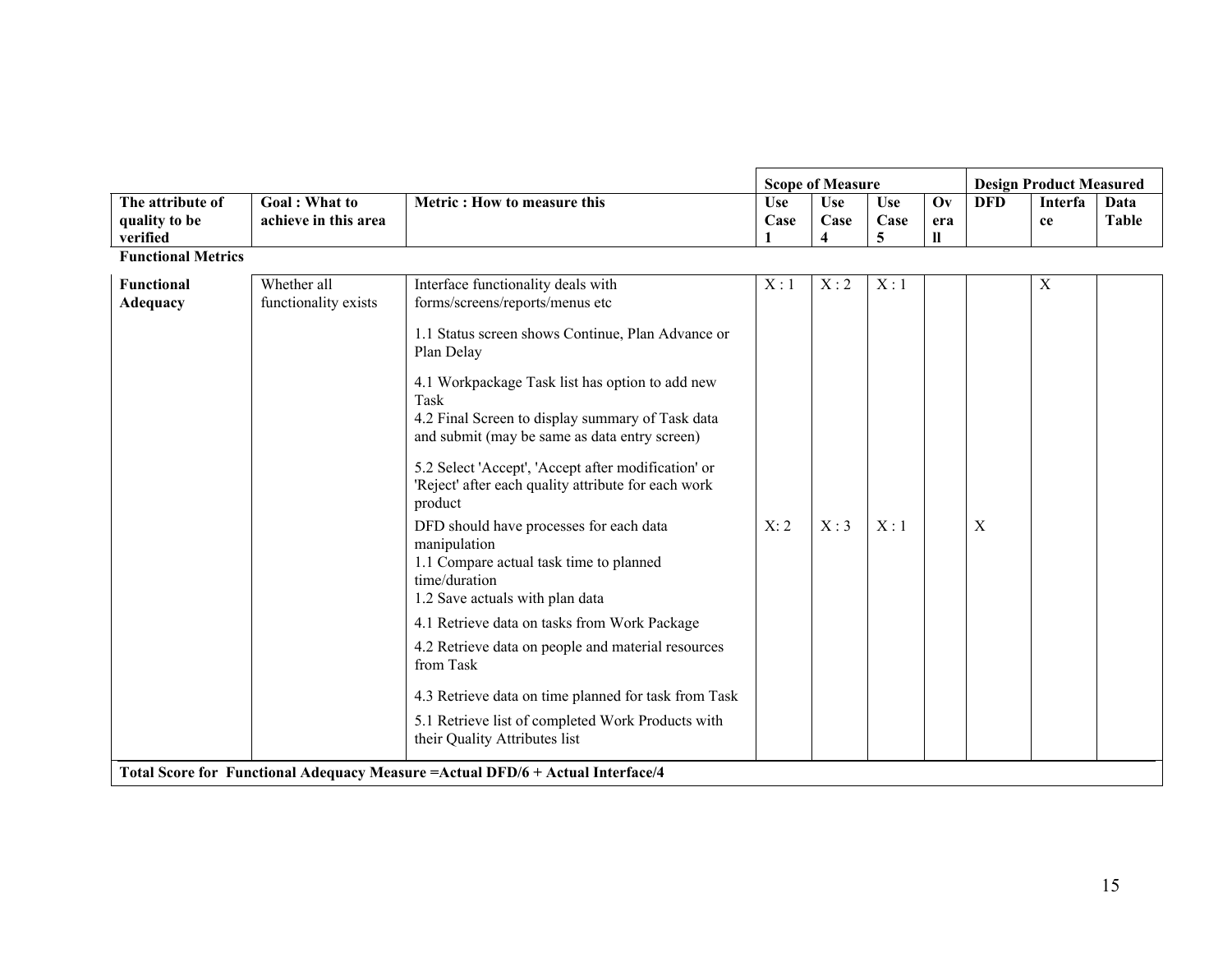| <b>Functional</b> | Whether the           | Interface: should show the screens/links. (Note: some      | X:2 | X:6 | X:1 |                  | $\mathbf X$ |   |
|-------------------|-----------------------|------------------------------------------------------------|-----|-----|-----|------------------|-------------|---|
| Implementation    | functions are enough  | of these may be in the same screen)                        |     |     |     |                  |             |   |
| Coverage          | to do what the client |                                                            |     |     |     |                  |             |   |
|                   | wants                 |                                                            |     |     |     |                  |             |   |
|                   |                       | 1.1 Status of project showing actuals against plans        |     |     |     |                  |             |   |
|                   |                       | and estimates                                              |     |     |     |                  |             |   |
|                   |                       | 1.2 Status screen should include Plan Advance or           |     |     |     |                  |             |   |
|                   |                       | Plan Delay where necessary                                 |     |     |     |                  |             |   |
|                   |                       |                                                            |     |     |     |                  |             |   |
|                   |                       | 4.1 Display List of Work Packages for that user<br>account |     |     |     |                  |             |   |
|                   |                       |                                                            |     |     |     |                  |             |   |
|                   |                       | 4.2 Table to display and enter resources on task           |     |     |     |                  |             |   |
|                   |                       |                                                            |     |     |     |                  |             |   |
|                   |                       | 4.3 Table to display and enter participant skills and      |     |     |     |                  |             |   |
|                   |                       | skill level.                                               |     |     |     |                  |             |   |
|                   |                       | 4.4 Table to display and enter materials and material      |     |     |     |                  |             |   |
|                   |                       | quality and quantity                                       |     |     |     |                  |             |   |
|                   |                       |                                                            |     |     |     |                  |             |   |
|                   |                       | 4.5 Table to enter Actual Time for task                    |     |     |     |                  |             |   |
|                   |                       | 4.6 Form to enter new task details                         |     |     |     |                  |             |   |
|                   |                       | 5.1 Display list of completed work products                |     |     |     |                  |             |   |
|                   |                       | DFD deals with all data reports                            | X:1 | X:1 | X:1 | $\boldsymbol{X}$ |             |   |
|                   |                       | 1.2 Report Project Plan data                               |     |     |     |                  |             |   |
|                   |                       | 4.1 Report Work Package Data                               |     |     |     |                  |             |   |
|                   |                       | 5.1 Report Work Product Data                               |     |     |     |                  |             |   |
|                   |                       | Data Table stores all data attributes in data base         | X:1 | X:2 | X:1 |                  |             | X |
|                   |                       | 1.2 Project Plan has planned and actual                    |     |     |     |                  |             |   |
|                   |                       | times/duration                                             |     |     |     |                  |             |   |
|                   |                       | 4.1 Work Package has task list                             |     |     |     |                  |             |   |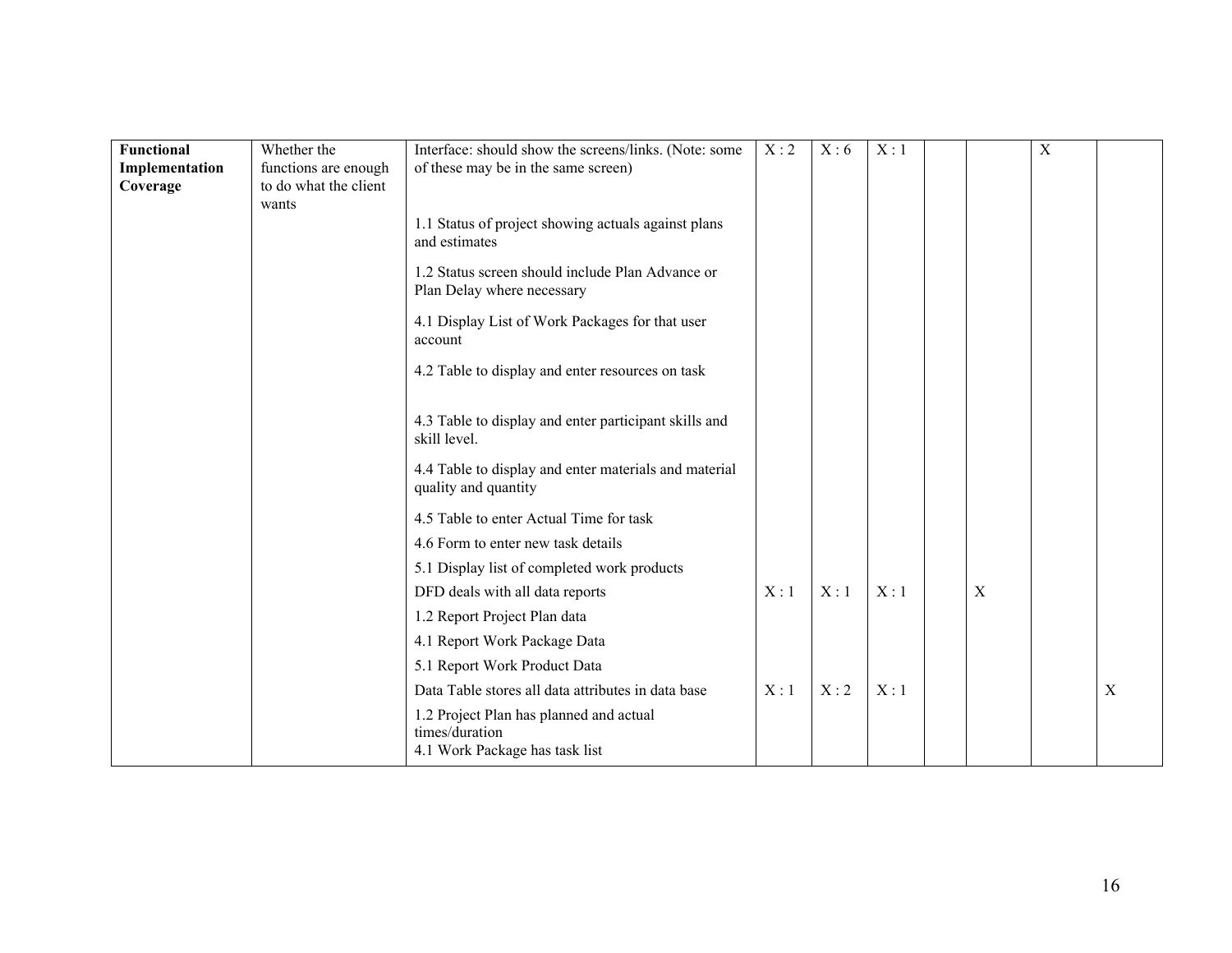|                                       |                                                                   | 4.2 Task list has resources (people with skills and<br>materials with quantity and quality)                             |                                   |                                   |                                   |                           |                           |                |        |
|---------------------------------------|-------------------------------------------------------------------|-------------------------------------------------------------------------------------------------------------------------|-----------------------------------|-----------------------------------|-----------------------------------|---------------------------|---------------------------|----------------|--------|
|                                       |                                                                   | 4.3 Task list has the actual time linked                                                                                |                                   |                                   |                                   |                           |                           |                |        |
|                                       |                                                                   | 5.1 Work Products have quality attributes links for<br>each product                                                     |                                   |                                   |                                   |                           |                           |                |        |
|                                       |                                                                   | Total score for Functional Implementation Coverage Measure= Actual DataTable/4 + Actual DFD/3+ Actual Interface/8       |                                   |                                   |                                   |                           |                           |                |        |
| <b>Access</b>                         | Records should be                                                 | Measure: Exists:                                                                                                        |                                   |                                   |                                   | $\mathbf X$               |                           |                |        |
| auditability                          | kept of participants<br>contributions.                            | Login screen 1/3                                                                                                        |                                   |                                   |                                   |                           |                           | X: 1/3         |        |
|                                       |                                                                   | Login process 1/3                                                                                                       |                                   |                                   |                                   |                           | X: 1/3                    |                |        |
|                                       |                                                                   | User data attached to database data 1/3                                                                                 |                                   |                                   |                                   |                           |                           |                | X: 1/3 |
| <b>Access</b><br>controllability      | Access to system<br>should be controlled<br>to some data.         | Measure: Exists Data link between login process and<br>all report data for each screen in Use Case                      | X                                 | $\overline{X}$                    | $\overline{X}$                    |                           | $\overline{X}$            |                | X      |
| <b>Functional</b><br>Compliance       | DFD rules                                                         | Data Flows are maintained between levels                                                                                |                                   |                                   |                                   | $\boldsymbol{\mathrm{X}}$ | $\overline{X}$            |                |        |
|                                       |                                                                   | Data base consistency : only one process writes to<br>each data base                                                    |                                   |                                   |                                   | $\boldsymbol{\mathrm{X}}$ | $\boldsymbol{\mathrm{X}}$ |                |        |
| <b>Usability Metrics</b>              |                                                                   |                                                                                                                         |                                   |                                   |                                   |                           |                           |                |        |
| <b>Completeness of</b><br>description | All functions<br>described in an<br>understandable<br>manner      | Measure: Step though Use Case and subtract one<br>point for ambiguity as to data presented in screen at<br>any point    | $X$ :<br>total<br>is 2            | $X$ :<br>total<br>is 6            | $X$ :<br>total<br>is <sub>1</sub> |                           |                           | $\mathbf X$    |        |
| <b>Evident Functions</b>              | User able to<br>understand how to<br>perform tasks from<br>design | Measure: Step though Use Case and subtract one<br>point for ambiguity in terms of which button links to<br>which screen | $\overline{X}$ :<br>total<br>is 2 | $\overline{X}$ :<br>total<br>is 6 | $\overline{X}$ :<br>total<br>is 1 |                           |                           | $\overline{X}$ |        |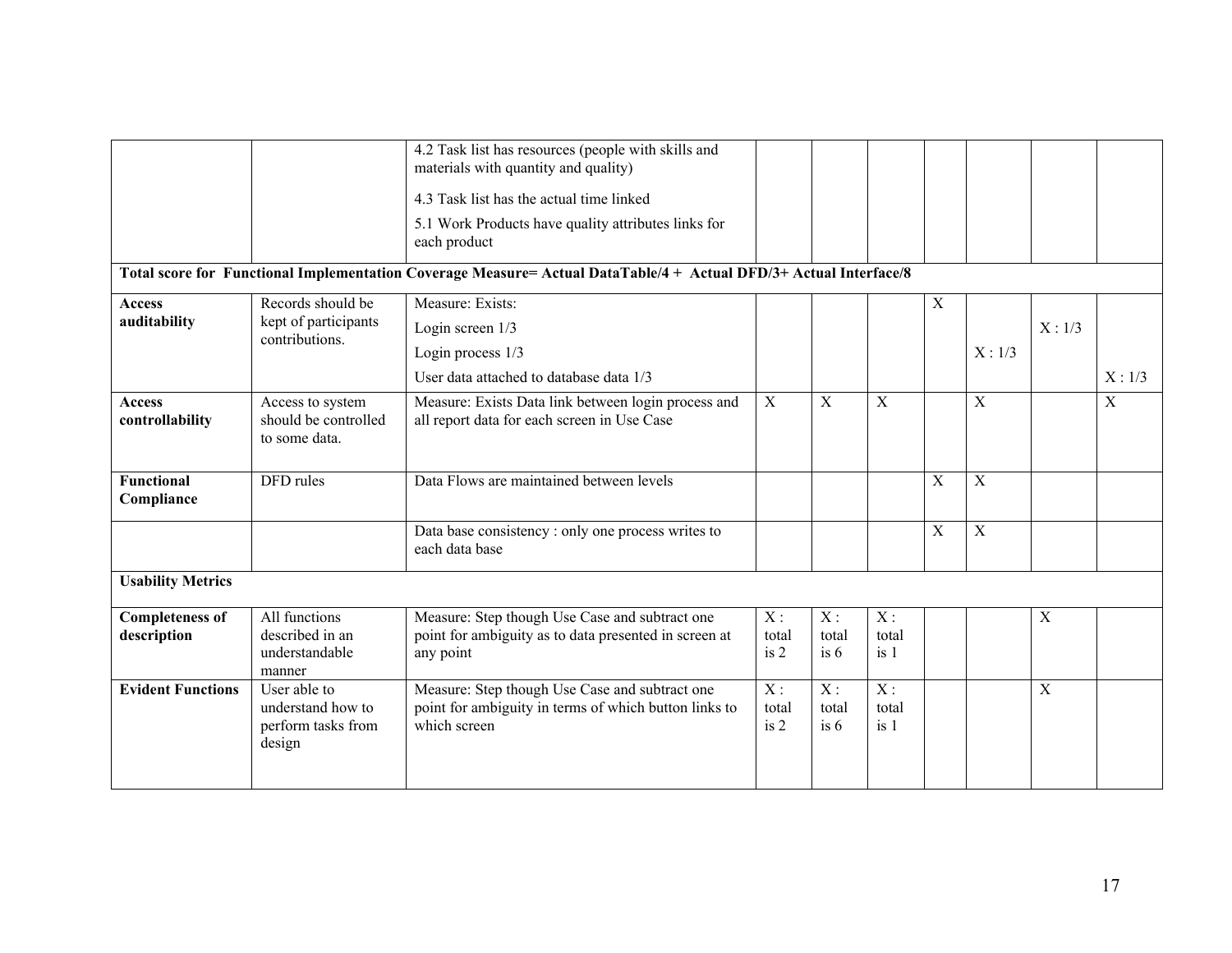| <b>Function</b>                | User able to         | Measure: Step though Use Case and subtract one         | X:              | X:     | X:     |                  |             | X                |  |
|--------------------------------|----------------------|--------------------------------------------------------|-----------------|--------|--------|------------------|-------------|------------------|--|
| Understandability              | understand what to   | point for ambiguity as to data to be entered on screen | total           | total  | total  |                  |             |                  |  |
|                                | do at each interface | at any point                                           | is <sub>1</sub> | is $6$ | is 1   |                  |             |                  |  |
|                                |                      |                                                        |                 |        |        |                  |             |                  |  |
| <b>Usability</b>               | Comply with          | Measure: More than one task required on a single       | $X$ :           | $X$ :  | $X$ :  |                  |             | $\boldsymbol{X}$ |  |
| Compliance                     | requirements for     | interface subtract one from total and divide by total. | total           | total  | total  |                  |             |                  |  |
|                                | interface design     |                                                        | is              | is     | is     |                  |             |                  |  |
|                                |                      |                                                        | total           | total  | total  |                  |             |                  |  |
|                                |                      |                                                        | no              | no     | no     |                  |             |                  |  |
|                                |                      |                                                        | interf          | interf | interf |                  |             |                  |  |
|                                |                      |                                                        | aces            | aces   | aces   |                  |             |                  |  |
| <b>Portability Metrics</b>     |                      |                                                        |                 |        |        |                  |             |                  |  |
| <b>Hardware</b>                | Adapt to different   |                                                        |                 |        |        | $\mathbf X$      | $\mathbf X$ | $\boldsymbol{X}$ |  |
| environmental                  | status of system :   |                                                        |                 |        |        |                  |             |                  |  |
| adaptability                   | hardware link exists |                                                        |                 |        |        |                  |             |                  |  |
|                                | or not               |                                                        |                 |        |        |                  |             |                  |  |
|                                | Adapt to different   | Measure: Any acknowledgement of System online or       |                 |        |        | X                |             |                  |  |
|                                | hardware of system   | offline on Interface OR DFD                            |                 |        |        | (0)              |             |                  |  |
|                                |                      |                                                        |                 |        |        | or               |             |                  |  |
|                                |                      |                                                        |                 |        |        | $\left( \right)$ |             |                  |  |
| <b>System software</b>         | Tailoring for user's | Measure: Any functionality in interface for selection  |                 |        |        | $\overline{X}$   |             | $\overline{X}$   |  |
| environmental                  | preferred interface  | which data to view.                                    |                 |        |        | (0)              |             |                  |  |
| adaptability                   |                      |                                                        |                 |        |        | or               |             |                  |  |
|                                |                      |                                                        |                 |        |        | $\left( \right)$ |             |                  |  |
| <b>Maintainability Metrics</b> |                      |                                                        |                 |        |        |                  |             |                  |  |
| <b>Scope</b>                   | Design should be     |                                                        |                 |        |        | $\mathbf X$      | $\mathbf X$ |                  |  |
|                                | extendable to entire |                                                        |                 |        |        | (0)              |             |                  |  |
|                                | system               | Measure: Context diagram deals with Tracking as        |                 |        |        | or               |             |                  |  |
|                                |                      | well as Planning                                       |                 |        |        | $\overline{1}$   |             |                  |  |
| Interconnectivity              | Design should not    |                                                        |                 |        |        | $\mathbf X$      | $\mathbf X$ |                  |  |
|                                | repeat similar       |                                                        |                 |        |        | (0)              |             |                  |  |
|                                | operations           | Measure: Level 0/1 diagrams should link Use Cases      |                 |        |        | or               |             |                  |  |
|                                |                      | through processes on the Risk Database                 |                 |        |        | $\overline{1}$   |             |                  |  |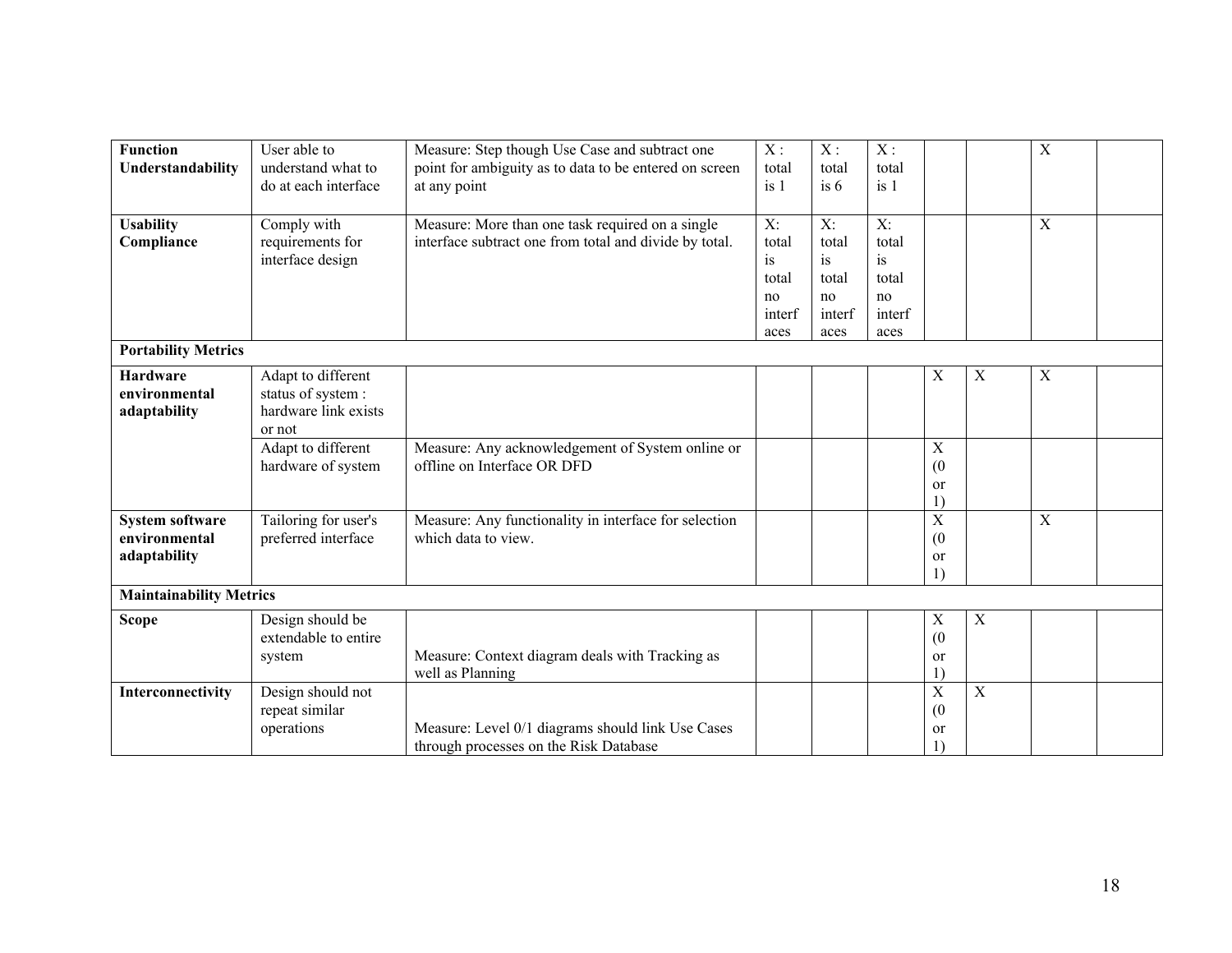| Abstraction | Design should be<br>abstract at the higher<br>level |                                                  |                  |                  |                  | (0)<br>or | $\Lambda$         |  |
|-------------|-----------------------------------------------------|--------------------------------------------------|------------------|------------------|------------------|-----------|-------------------|--|
|             |                                                     | Measure: Context diagram uses generic data flows |                  |                  |                  |           |                   |  |
| Re-Use      | Design has re-used                                  | Measure: Each design should match PPM design in: |                  |                  |                  |           | $\mathbf{v}$<br>A |  |
|             | features from PPM                                   | a. Context Level outline                         | $(0 \text{ or }$ | $(0 \text{ or }$ | $(0 \text{ or }$ |           |                   |  |
|             |                                                     | b. Interface generic design                      |                  |                  |                  |           |                   |  |
|             |                                                     | c. Data Table attributes                         |                  |                  |                  |           |                   |  |
|             |                                                     |                                                  |                  |                  |                  |           |                   |  |

Table: Guidelines for the Tracking Module Design Evaluation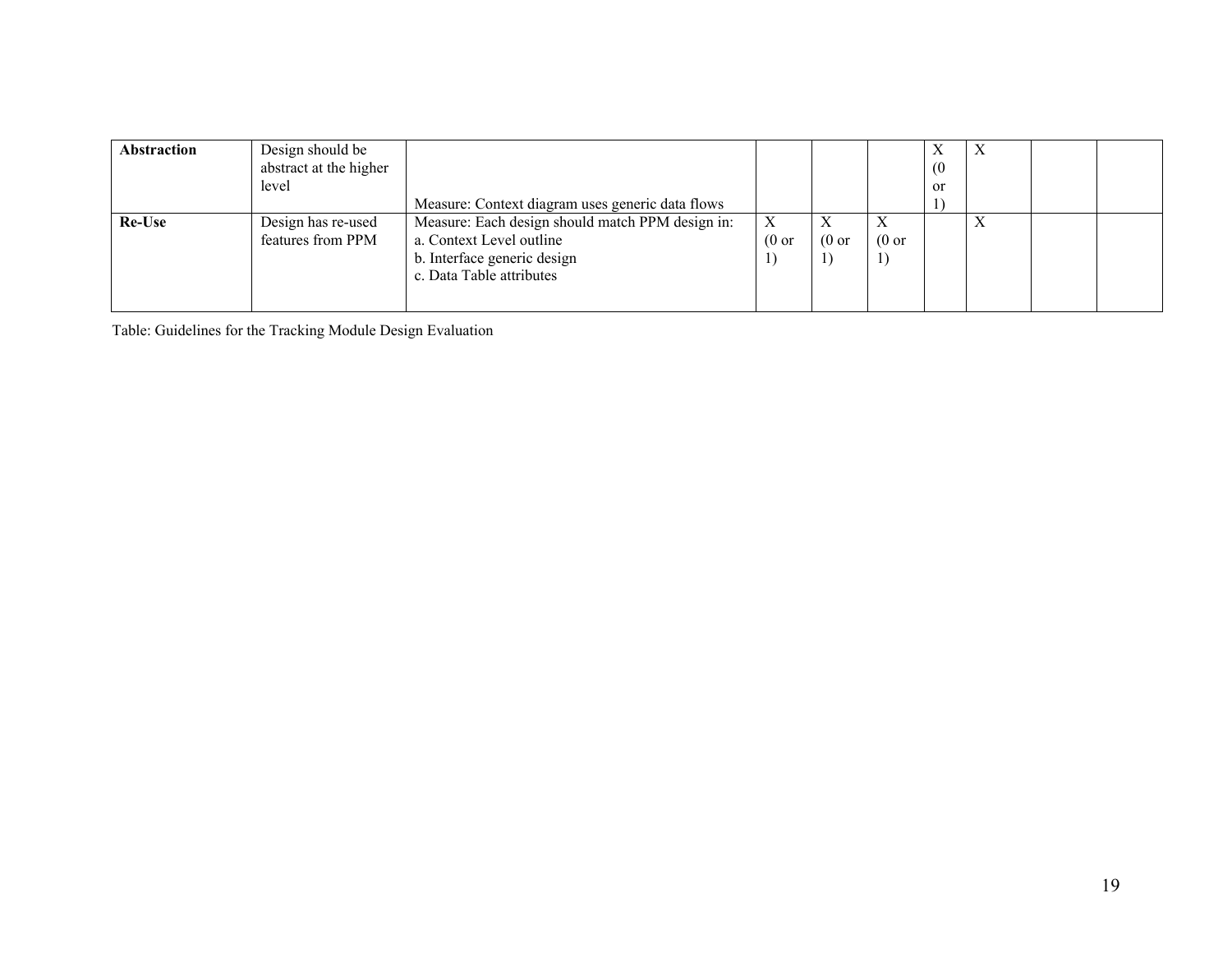## For Hypotheses 4-5

In Hypothesis 4 and 5 the average actual time spent on the design activities will be compared for the control and treatment groups. From the time logs and number of design defects, the efficiency is compared for H4. The design defects are identified by the difference between the "perfect numeric value" identified in the measurement, formula and data elements computations column of [24] and the actual value calculated from the subject designs. For H5, time logs and number of designers involved form the basis for the cost effective calculations based on Net Present Value (NPV) will be compared.

## For Hypotheses 6 - 12

A questionnaire to participants in the Pair groups will address issues with pair work experience as well as the quality of the design product produced according to the variables in hypotheses 6-12. Qualitative analyses of the questionnaire will be performed against the subjects design performance in pairs and as an individual.

### Threats to Validity

The following types of validities are considered in the design of this experiment.

## Internal Validity

In this experiment, subjects are divided into treatment groups of pairs and control groups of individuals for the first half of the experiment, and the two groups will be switched for the second half of the experiment. It can be argued that subjects who work as a pair in the first half will have an advantage of peer learning that put them in a better stead when they later work as individuals. Therefore, the analyses of the two groups will be done separately before they are combined.

Although the students will be randomly allocated to tutorial groups, they will however, be given the opportunity to choose a partner, in an effort to reduce personality clash issues between partners given the relatively short period of time for producing the deliverables. That choice might have a threat to conclusion validity if not all pairs have the same knowledge and competence in design work. Therefore, students' WAM's will be considered in the analyses to distribute the students according to their performance levels combinations.

Another threat to the internal validity is the varying guidance abilities of the tutor or lecturer overseeing each group during the different tutorial sessions. To reduce such impact, an on-line FAQ page of the subject course addressed all questions raised in all tutorial sessions for all subjects to access.

### Construct Validity

The experiment was structured to measure the design products across two different work approaches. The designs are based on the subject's construction of DFD's, Databases and Interface diagrams. The measures of evaluation are identified and developed before the subjects start working on their designs to eliminate interpretation difference. The work approaches were individual work and pair work. The subjects are unfamiliar with pair work, so the questionnaire will be used to exclude partners who do not follow the pair work process. Therefore, there is no threat to construct validity.

### Conclusion Validity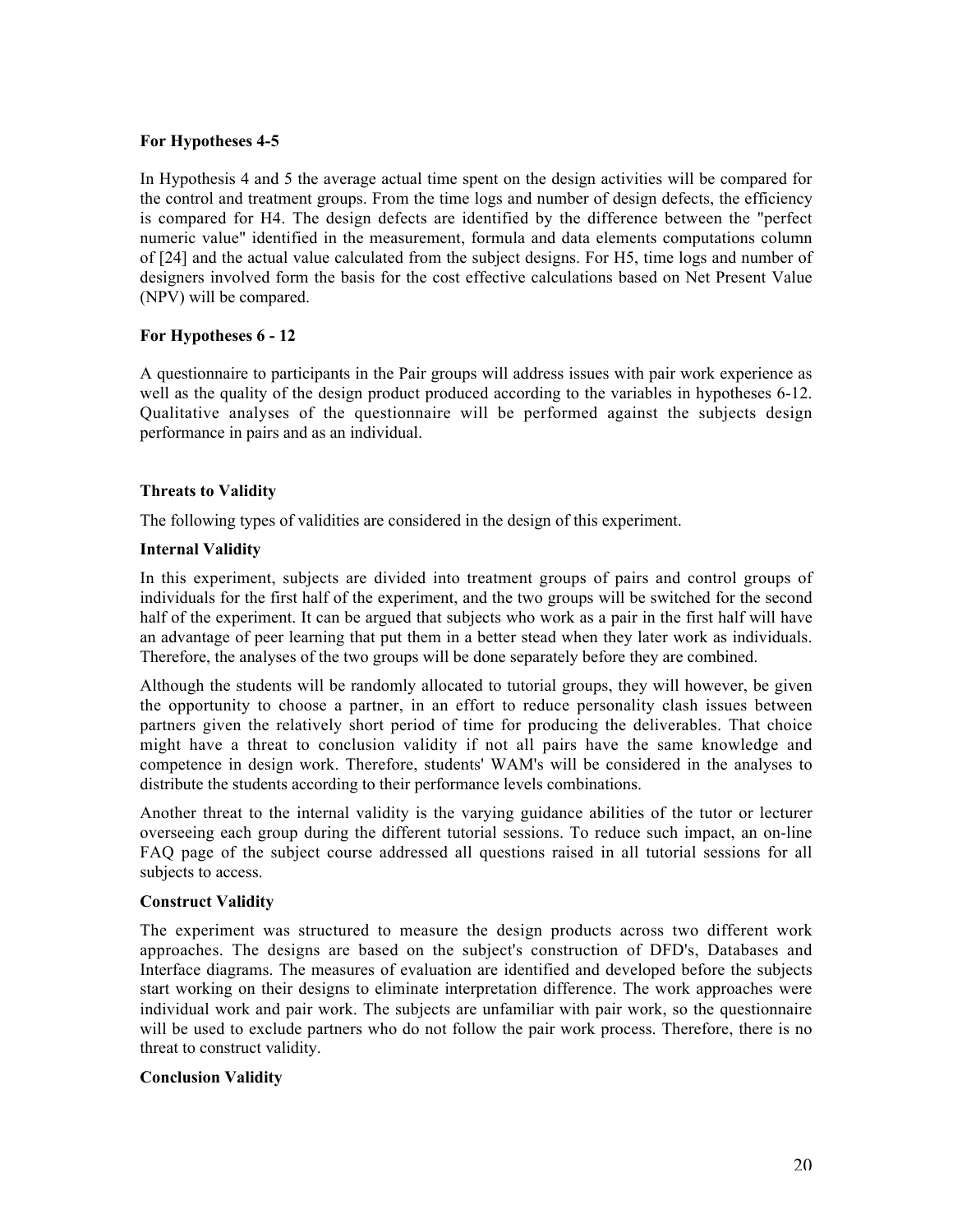The conclusion validity of this experiment depends on three factors. Firstly, the statistical power is not considered threats since the participating subjects are undergraduate students and it is possible to have a large number of participants in comparison to other studies.

Secondly, the measures for the experiment outcomes are fairly objective. The efficiency and cost effectiveness are based on actual time logs. The measurements of the quality of the design outcomes are based on metrics derived from the ISO/IEC 9126 set of software product quality standards. This allows for quality characteristics to be evaluated through a tallying process that greatly reduces the subjectivity associated with measuring quality characteristics of products. In addition, one evaluator will conduct the evaluation and assessment of all design outputs to ensure consistency.

Finally, the abilities of the subjects do not change between paired or individual work approaches since the same subjects are allocated to both approaches at some stage. Therefore, the conclusion validity can be considered high.

## External Validity

The subjects are undergraduate students; therefore, their selection may not be representative enough to directly transfer the results to the software industry. However, the subjects are in their pre-final year prior to joining industry, their design knowledge has been recently acquired and tested, and their task is to design part of a solution to a realistic problem. So, it can be argued that the results will have a high level of external validity. In any case, the results are of interest, as it is important to find out whether the quality of the products produced by pair work justifies the costs involved.

There is a great need for replication to enable the generalization of the results. The ER-Model may not be representative of industrial problems. The data model used in this study is smaller and less complex than industrial data models. However, the diagram uses a majority of the concepts normally found in an ER-model.

### Conclusion and Future Analyses

The report presented the empirical design of an experiment to be conducted with  $3<sup>rd</sup>$  year students in computer engineering. The experiment aims to assess the effect of pair work on the design phase of the software lifecycle. The objectives of the experiment are (a) to evaluate the quality of design deliverables produced by designers working in pairs compared to designers working individually, (b) to compare the efficiency and cost effectiveness of a design process carried out in pairs to an individually carried out design process. In addition, information about the practices and emotive of partners in pair work experience is obtained.

For the quality measures of the design products, assessments will be made according to quality characteristics, sub characteristics and metrics derived from the ISO/IEC 9126 software engineering product quality standards in order to reduce subjectivity. In addition, assessments of the design process will be based on efficiency and cost effectiveness. Pair work practices of partners will be analysed from data that will be obtained from participants in a questionnaire after the pair work experience.

### Acknowledgements

Many thanks to Dr. Barbara Kitchenham, Cat Kutay, Mike Berry and Dr. Karl Cox for their valuable input and collaboration in this work.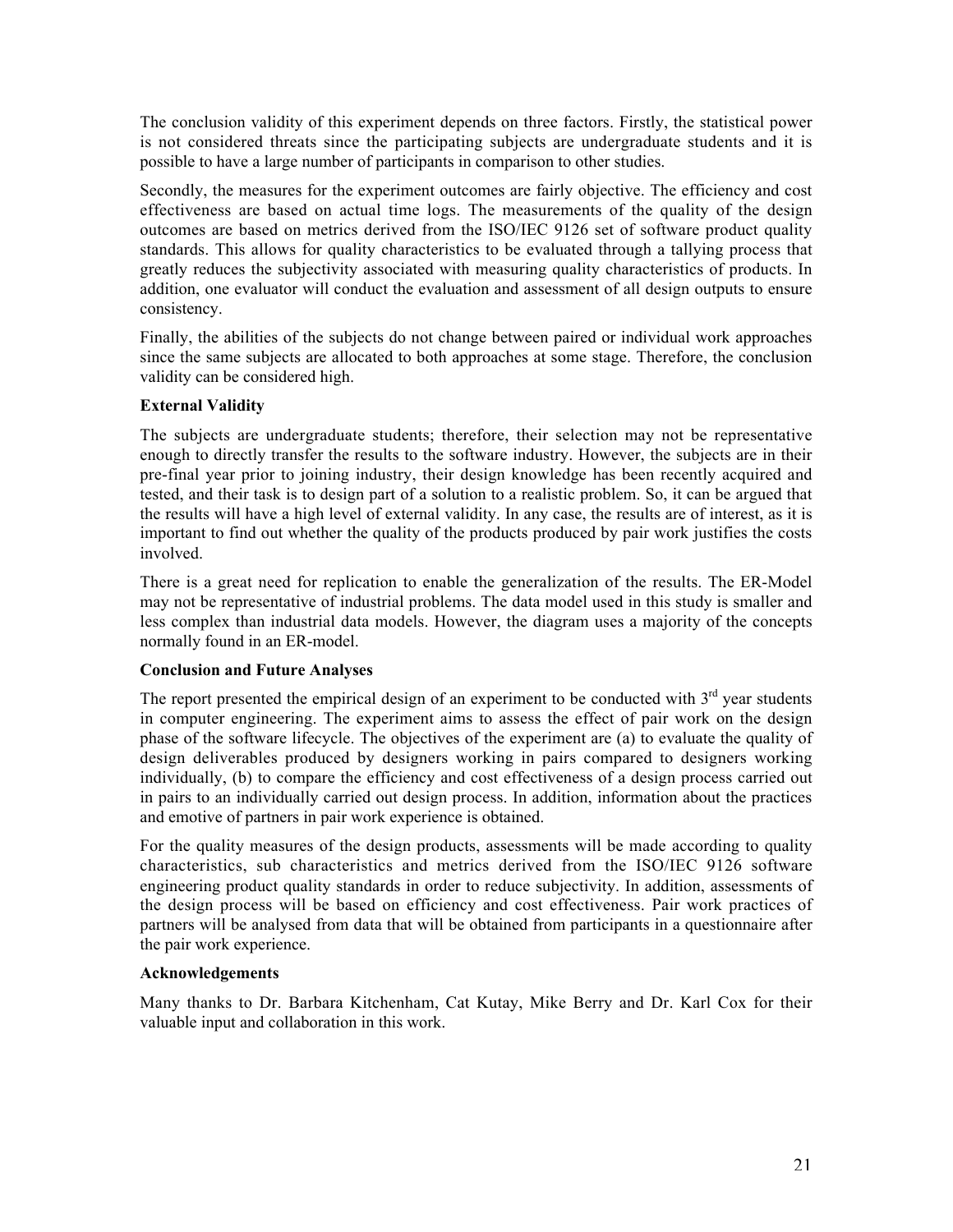### **References**

- [1] P. Clements, R. Kazman, and M. Klein, *Evaluating Software Architectures Methods and Case Studies*: Addison-Wesley, 2002.
- [2] T. DeMarco, *Structured Analysis and system Specification*. New York, 1979.
- [3] D. Budgen, *Software Design*. Essex, UK: Pearson Educational Limited, 2003.
- [4] L. Williams, R. R. Kessler, W. Cunningham, and R. Jeffries, "Strengthening the case for pair programming," *IEEE Software*, pp. 19 - 25, 2000.
- [5] A. Pandy, N. Kameli, A. Eapen, C. Miklos, F. Boudigou, I. Sutedjo, M. Paul, V. Vijay, and W. Mcdermott, "Application of Tightly Coupled Engineering Team for Development of Test Automation Software - A real World Experience," presented at 27th Annual International Computer Software & Applications Conference, Dallas, Texas, 2003.
- [6] L. Williams and R. R. Kessler, "Experimenting with Industry's "Pair Programming" Model in the Computer Science Classroom," *Journal on Software Engineering Education*, 2000.
- [7] J. T. Nosek, "The Case for Collaborative Programming," *Communications of the ACM*, vol. 41, pp. 105 -108, 1998.
- [8] J. Nawrocki and A. Wojciechowski, "Experimental Evaluation of Pair Programming," presented at European Software Control and Metrics Conference ESCOM 2001, Maastricht, 2001.
- [9] P. Freeman, "Fundamentals of Design," in *Tutorial On Software Design Techniques*, P. Freeman and A. I. Wasserman, Eds., 4th ed: IEEE Computer society press, 1984.
- [10] C. Easteal and G. Davies, *Software Engineering: Analysis and Design*. London: McGraw-Hill Book company, 1989.
- [11] I. Sommerville, *Software Engineering*, 4th ed: Addison-Wesley Publishers Ltd., 1992.
- [12] E. Robertsson and H. Eriksson, "An Empirical Study on product and Process quality in object-oriented Design," in *School of Information Systems*. Sydney: University of New South Wales, 1999.
- [13] R. S. Pressman, *Software Engineering, A Practitionar's Approach*, 2nd ed: McGraw-Hill Inc., 1987.
- [14] E. Isaacs and A. Walendowski, *Desiging from both sides of the screen*: New Riders publishing, 2002.
- [15] B. Curtis, H. Krasner, and N. Iscoe, "A field Study Of The Software Design Process For Large Systems," *Communications of the ACM*, vol. 31, pp. 1268- 1287, 1988.
- [16] L. Williams and R. R. Kessler, *Pair Programming Illuminated*: Pearson Education, Inc., 2003.
- [17] L. Williams and R. R. Kessler, "All I really need to know about Pair Programming I learned in Kindergarten," *Communications of the ACM*, vol. 43, pp. 108 - 114, 2000.
- [18] P. R. Laughlin, R. P. McGlynn, J. A. Anderson, and E. S. Jacobson, "Concept attainment by individuals versus co-operative pairs as a function of memory, sex and concept rule," *Journal of Personality and Social Psychology*, pp. 410--417, 1968.